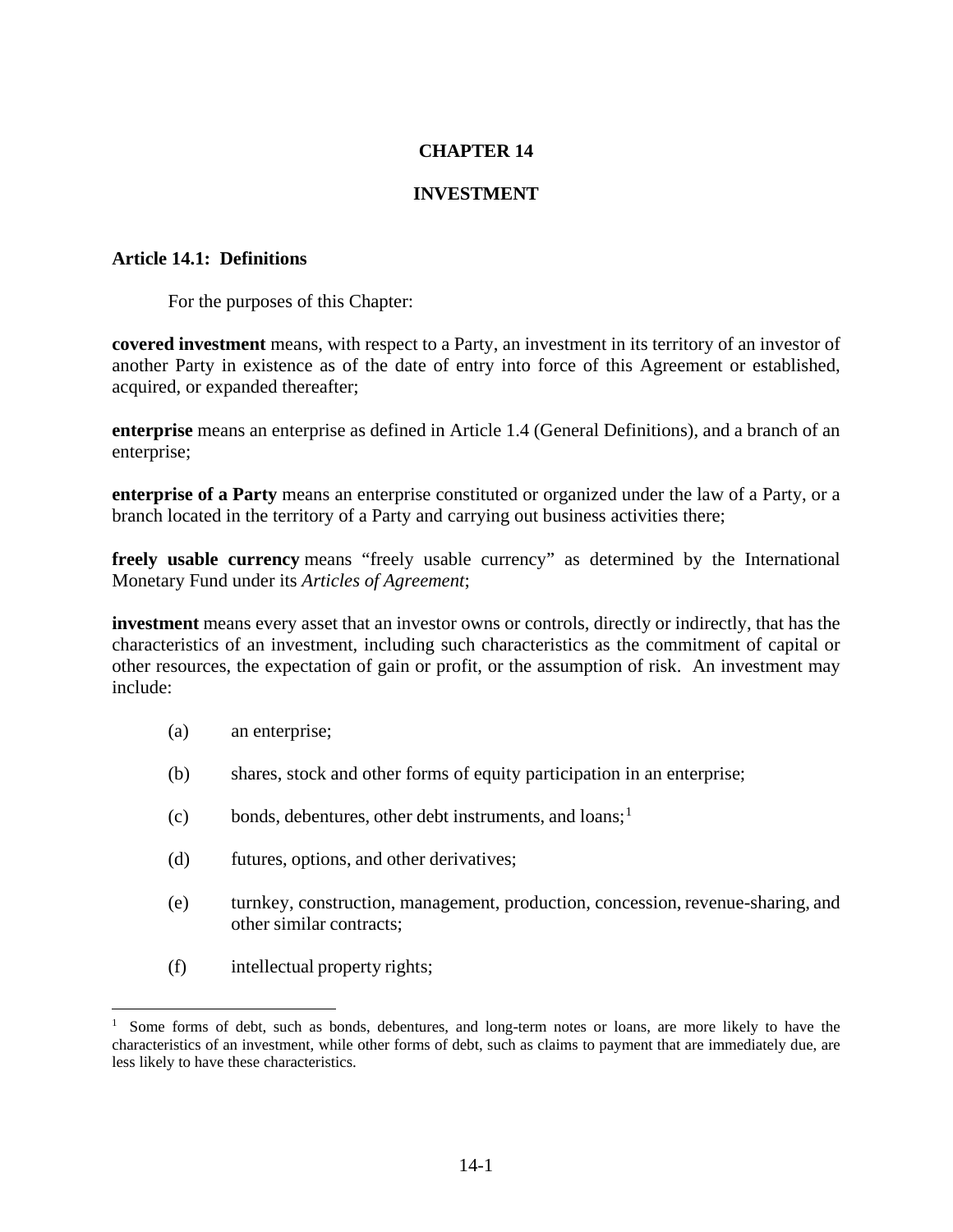- (g) licenses, authorizations, permits, and similar rights conferred pursuant to a Party's law; [2](#page-1-0) and
- (h) other tangible or intangible, movable or immovable property, and related property rights, such as liens, mortgages, pledges, and leases,

but investment does not mean:

 $\overline{\phantom{a}}$ 

- (i) an order or judgment entered in a judicial or administrative action;
- (j) claims to money that arise solely from:
	- (i) commercial contracts for the sale of goods or services by a natural person or enterprise in the territory of a Party to an enterprise in the territory of another Party, or
	- (ii) the extension of credit in connection with a commercial contract referred to in subparagraph  $(j)(i)$ ;

**investor of a non-Party** means, with respect to a Party, an investor that attempts to make,<sup>[3](#page-1-1)</sup> is making, or has made an investment in the territory of that Party, that is not an investor of a Party; and

**investor of a Party** means a Party, or a national or an enterprise of a Party, that attempts to make, is making, or has made an investment in the territory of another Party, provided however that:

- (a) a natural person who is a dual citizen is deemed to be exclusively a national of the State of his or her dominant and effective citizenship; and
- (b) a natural person who is a citizen of a Party and a permanent resident of another Party is deemed to be exclusively a national of the Party of which that natural person is a citizen.

<span id="page-1-0"></span><sup>&</sup>lt;sup>2</sup> Whether a particular type of license, authorization, permit, or similar instrument (including a concession to the extent that it has the nature of such an instrument) has the characteristics of an investment depends on such factors as the nature and extent of the rights that the holder has under a Party's law. For greater certainty, among such instruments that do not have the characteristics of an investment are those that do not create any rights protected under the Party's law. For greater certainty, the foregoing is without prejudice to whether any asset associated with such instruments has the characteristics of an investment.

<span id="page-1-1"></span><sup>&</sup>lt;sup>3</sup> For greater certainty, the Parties understand that, for the purposes of the definitions of "investor of a non-Party" and "investor of a Party", an investor "attempts to make" an investment when that investor has taken concrete action or actions to make an investment, such as channelling resources or capital in order to set up a business, or applying for a permit or license.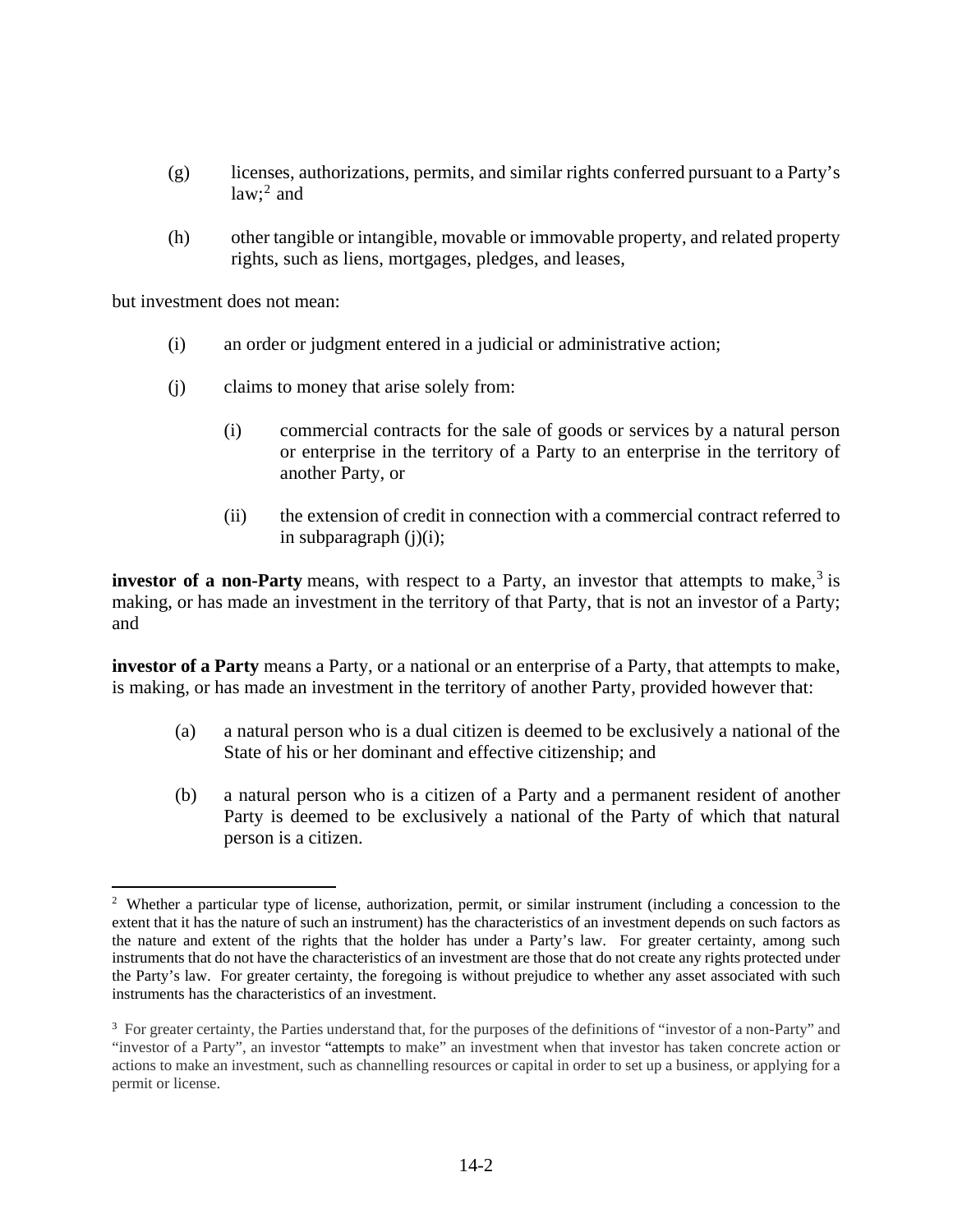### **Article 14.2: Scope**

- 1. This Chapter applies to measures adopted or maintained by a Party relating to:
	- (a) investors of another Party;
	- (b) covered investments; and
	- (c) with respect to Article 14.10 (Performance Requirements) and Article 14.16 (Investment and Environmental, Health, Safety, and other Regulatory Objectives), all investments in the territory of that Party.
- 2. A Party's obligations under this Chapter apply to measures adopted or maintained by:
	- (a) the central, regional, or local governments or authorities of that Party; [4](#page-2-0) and
	- (b) a person, including a state enterprise or another body, when it exercises any governmental authority delegated to it by central, regional, or local governments or authorities of that Party. [5](#page-2-1)

3. For greater certainty, this Chapter, except as provided for in Annex 14-C (Legacy Investment Claims and Pending Claims) does not bind a Party in relation to an act or fact that took place or a situation that ceased to exist before the date of entry into force of this Agreement.

4. For greater certainty, an investor may only submit a claim to arbitration under this Chapter as provided under Annex 14-C (Legacy Investment Claims and Pending Claims), Annex 14-D (Mexico-United States Investment Disputes), or Annex 14-E (Mexico-United States Investment Disputes Related to Covered Government Contracts).

#### **Article 14.3: Relation to Other Chapters**

 $\overline{a}$ 

1. In the event of any inconsistency between this Chapter and another Chapter of this Agreement, the other Chapter shall prevail to the extent of the inconsistency.

2. This Chapter does not apply to measures adopted or maintained by a Party to the extent that they are covered by Chapter 17 (Financial Services).

<span id="page-2-0"></span><sup>&</sup>lt;sup>4</sup> For greater certainty, the term "governments or authorities" means the organs of a Party, consistent with the principles of attribution under customary international law.

<span id="page-2-1"></span><sup>&</sup>lt;sup>5</sup> For greater certainty, governmental authority is delegated to any person under the Party's law, including through a legislative grant or a government order, directive, or other act transferring or authorizing the exercise of governmental authority.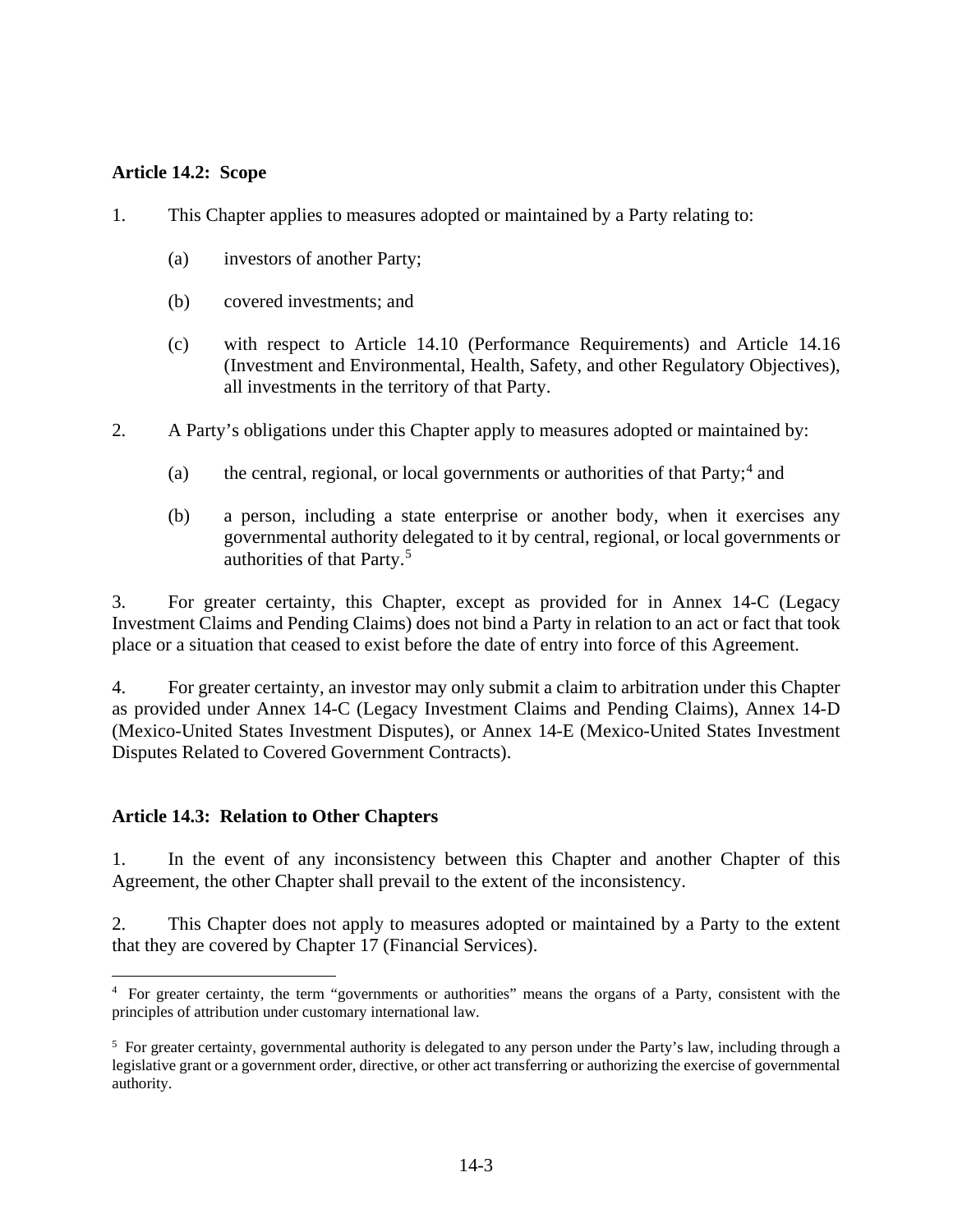3. A requirement of a Party that a service supplier of another Party post a bond or other form of financial security as a condition for the cross-border supply of a service does not of itself make this Chapter applicable to measures adopted or maintained by the Party relating to the cross-border supply of the service. This Chapter applies to measures adopted or maintained by the Party relating to the posted bond or financial security, to the extent that the bond or financial security is a covered investment.

4. For greater certainty, consistent with Article 15.2.2(a) (Scope), Article 15.5 (Market Access), and Article 15.8 (Development and Administration of Measures) apply to measures adopted or maintained by a Party relating to the supply of a service in its territory by a covered investment.

# **Article 14.4: National Treatment**

1. Each Party shall accord to investors of another Party treatment no less favorable than that it accords, in like circumstances, to its own investors with respect to the establishment, acquisition, expansion, management, conduct, operation, and sale or other disposition of investments in its territory.

2. Each Party shall accord to covered investments treatment no less favorable than that it accords, in like circumstances, to investments in its territory of its own investors with respect to the establishment, acquisition, expansion, management, conduct, operation, and sale or other disposition of investments.

3. The treatment accorded by a Party under paragraphs 1 and 2 means, with respect to a government other than at the central level, treatment no less favorable than the most favorable treatment accorded, in like circumstances, by that government to investors, and to investments of investors, of the Party of which it forms a part.

4. For greater certainty, whether treatment is accorded in "like circumstances" under this Article depends on the totality of the circumstances, including whether the relevant treatment distinguishes between investors or investments on the basis of legitimate public welfare objectives.

# **Article 14.5: Most-Favored-Nation Treatment**

1. Each Party shall accord to investors of another Party treatment no less favorable than the treatment it accords, in like circumstances, to investors of any other Party or of any non-Party with respect to the establishment, acquisition, expansion, management, conduct, operation, and sale or other disposition of investments in its territory.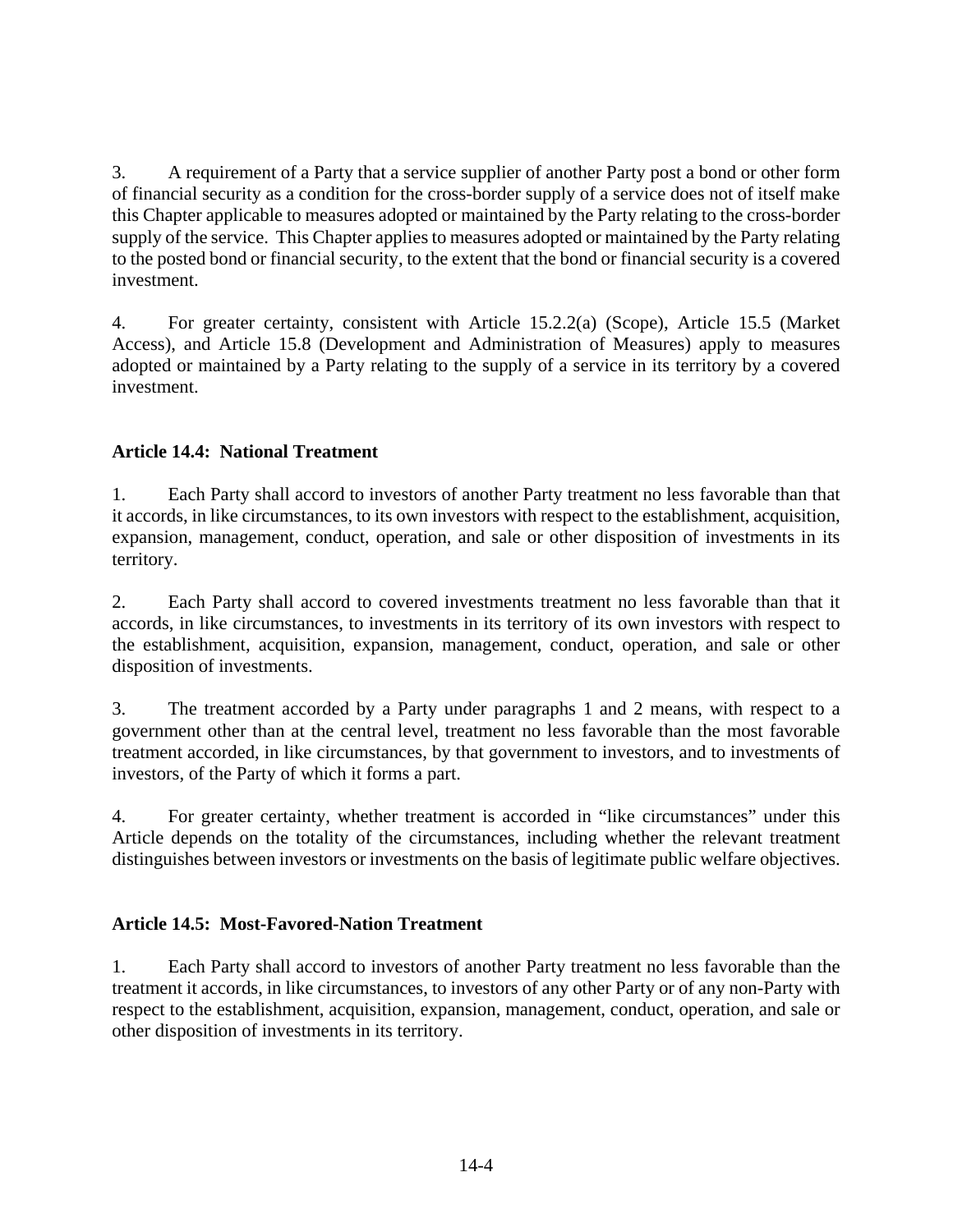2. Each Party shall accord to covered investments treatment no less favorable than that it accords, in like circumstances, to investments in its territory of investors of any other Party or of any non-Party with respect to the establishment, acquisition, expansion, management, conduct, operation, and sale or other disposition of investments.

3. The treatment accorded by a Party under paragraphs 1 and 2 means, with respect to a government other than at the central level, treatment no less favorable than the most favorable treatment accorded, in like circumstances, by that government to investors in its territory, and to investments of those investors, of any other Party or of any non-Party.

4. For greater certainty, whether treatment is accorded in "like circumstances" under this Article depends on the totality of the circumstances, including whether the relevant treatment distinguishes between investors or investments on the basis of legitimate public welfare objectives.

# **Article 14.6: Minimum Standard of Treatment**[6](#page-4-0)

1. Each Party shall accord to covered investments treatment in accordance with customary international law, including fair and equitable treatment and full protection and security.

2. For greater certainty, paragraph 1 prescribes the customary international law minimum standard of treatment of aliens as the standard of treatment to be afforded to covered investments. The concepts of "fair and equitable treatment" and "full protection and security" do not require treatment in addition to or beyond that which is required by that standard, and do not create additional substantive rights. The obligations in paragraph 1 to provide:

- (a) "fair and equitable treatment" includes the obligation not to deny justice in criminal, civil, or administrative adjudicatory proceedings in accordance with the principle of due process embodied in the principal legal systems of the world; and
- (b) "full protection and security" requires each Party to provide the level of police protection required under customary international law.

3. A determination that there has been a breach of another provision of this Agreement, or of a separate international agreement, does not establish that there has been a breach of this Article.

4. For greater certainty, the mere fact that a Party takes or fails to take an action that may be inconsistent with an investor's expectations does not constitute a breach of this Article, even if there is loss or damage to the covered investment as a result.

l

<span id="page-4-0"></span><sup>&</sup>lt;sup>6</sup> This Article shall be interpreted in accordance with Annex 14-A (Customary International Law).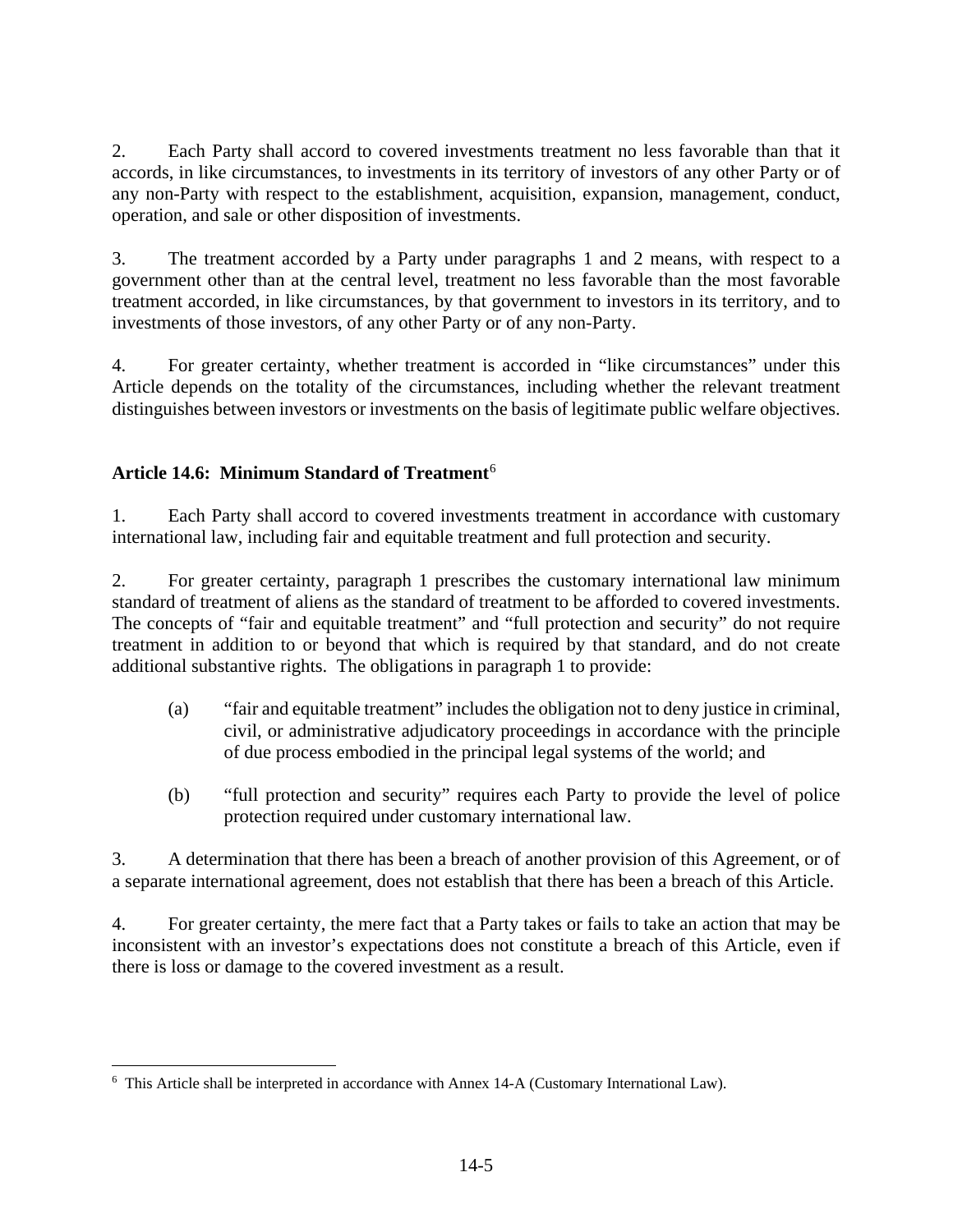# **Article 14.7: Treatment in Case of Armed Conflict or Civil Strife**

1. Notwithstanding Article 14.12.5(b) (Non-Conforming Measures), each Party shall accord to investors of another Party and to covered investments non-discriminatory treatment with respect to measures it adopts or maintains relating to losses suffered by investments in its territory owing to armed conflict or civil strife**.**

2. Notwithstanding paragraph 1, if an investor of a Party, in a situation referred to in paragraph 1, suffers a loss in the territory of another Party resulting from:

- (a) requisitioning of its covered investment or part thereof by the latter's forces or authorities; or
- (b) destruction of its covered investment or part thereof by the latter's forces or authorities, which was not required by the necessity of the situation,

the latter Party shall provide the investor restitution, compensation, or both, as appropriate, for that loss.

3. Paragraph 1 does not apply to existing measures relating to subsidies or grants that would be inconsistent with Article 14.4 (National Treatment) but for Article 14.12.5(b) (Non-Conforming Measures).

# **Article 14.8: Expropriation and Compensation**[7](#page-5-0)

1. No Party shall expropriate or nationalize a covered investment either directly or indirectly through measures equivalent to expropriation or nationalization (expropriation), except:

- (a) for a public purpose;
- (b) in a non-discriminatory manner;
- (c) on payment of prompt, adequate, and effective compensation in accordance with paragraphs 2, 3, and 4; and
- (d) in accordance with due process of law.
- 2. Compensation shall:
	- (a) be paid without delay;

<span id="page-5-0"></span>l <sup>7</sup> This Article shall be interpreted in accordance with Annex 14-B (Expropriation).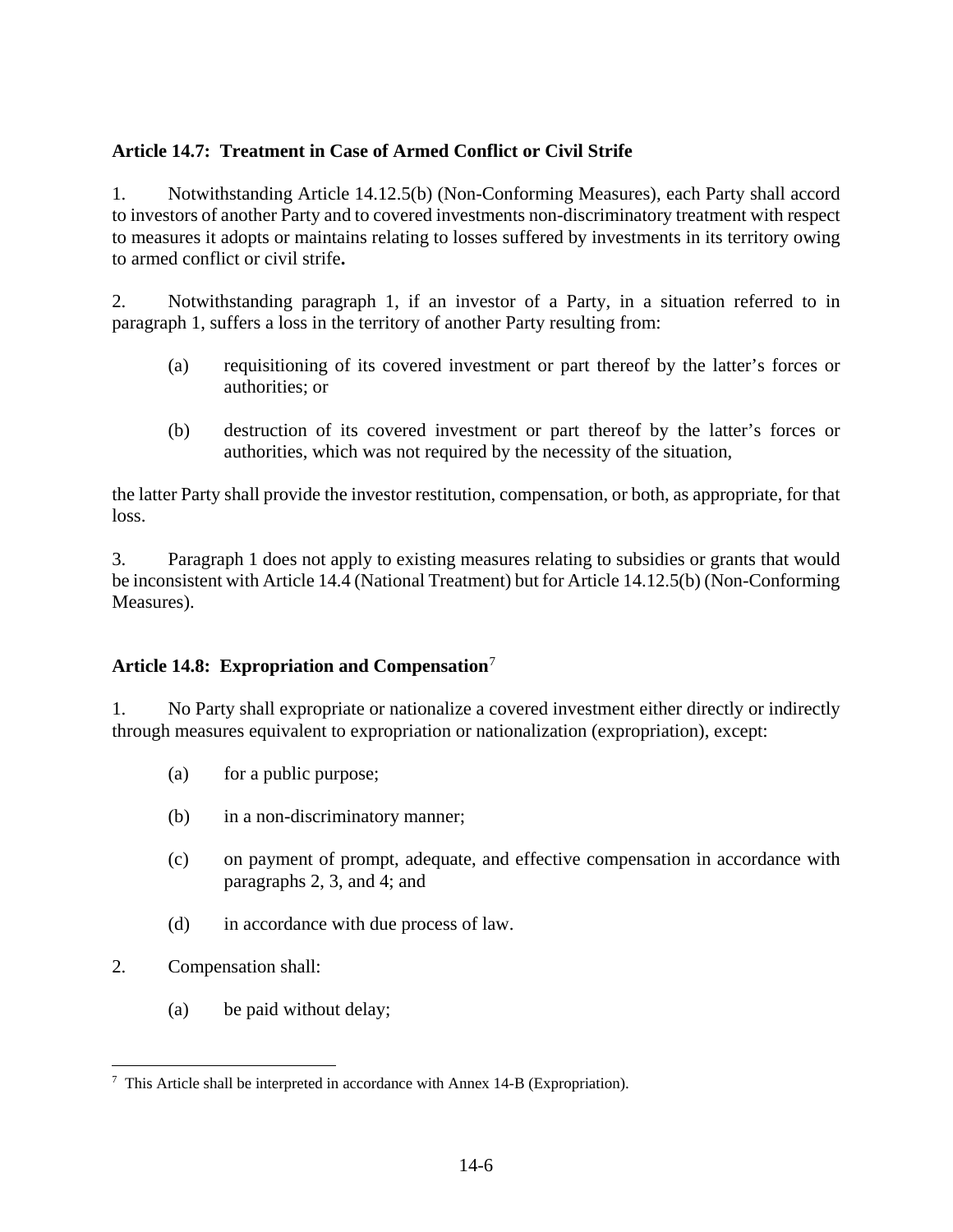- (b) be equivalent to the fair market value of the expropriated investment immediately before the expropriation took place (the date of expropriation);
- (c) not reflect any change in value occurring because the intended expropriation had become known earlier; and
- (d) be fully realizable and freely transferable.

3. If the fair market value is denominated in a freely usable currency, the compensation paid shall be no less than the fair market value on the date of expropriation, plus interest at a commercially reasonable rate for that currency, accrued from the date of expropriation until the date of payment.

4. If the fair market value is denominated in a currency that is not freely usable, the compensation paid – converted into the currency of payment at the market rate of exchange prevailing on the date of payment $8 8 -$ shall be no less than:

- (a) the fair market value on the date of expropriation, converted into a freely usable currency at the market rate of exchange prevailing on that date; plus
- (b) interest, at a commercially reasonable rate for that freely usable currency, accrued from the date of expropriation until the date of payment.

5. For greater certainty, whether an action or series of actions by a Party constitutes an expropriation shall be determined in accordance with paragraph 1 of this Article and Annex 14-B (Expropriation).

6. This Article does not apply to the issuance of compulsory licenses granted in relation to intellectual property rights in accordance with the TRIPS Agreement, or to the revocation, limitation, or creation of intellectual property rights, to the extent that the issuance, revocation, limitation, or creation is consistent with Chapter 20 (Intellectual Property) and the TRIPS Agreement.<sup>[9](#page-6-1)</sup>

<span id="page-6-0"></span>l <sup>8</sup> For greater certainty, for the purposes of this paragraph, the currency of payment may be the same as the currency in which the fair market value is denominated.

<span id="page-6-1"></span><sup>9</sup> For greater certainty, the Parties recognize that, for the purposes of this Article, the term "revocation" of an intellectual property right includes the cancellation or nullification of that right, and the term "limitation" of an intellectual property right includes exceptions to that right.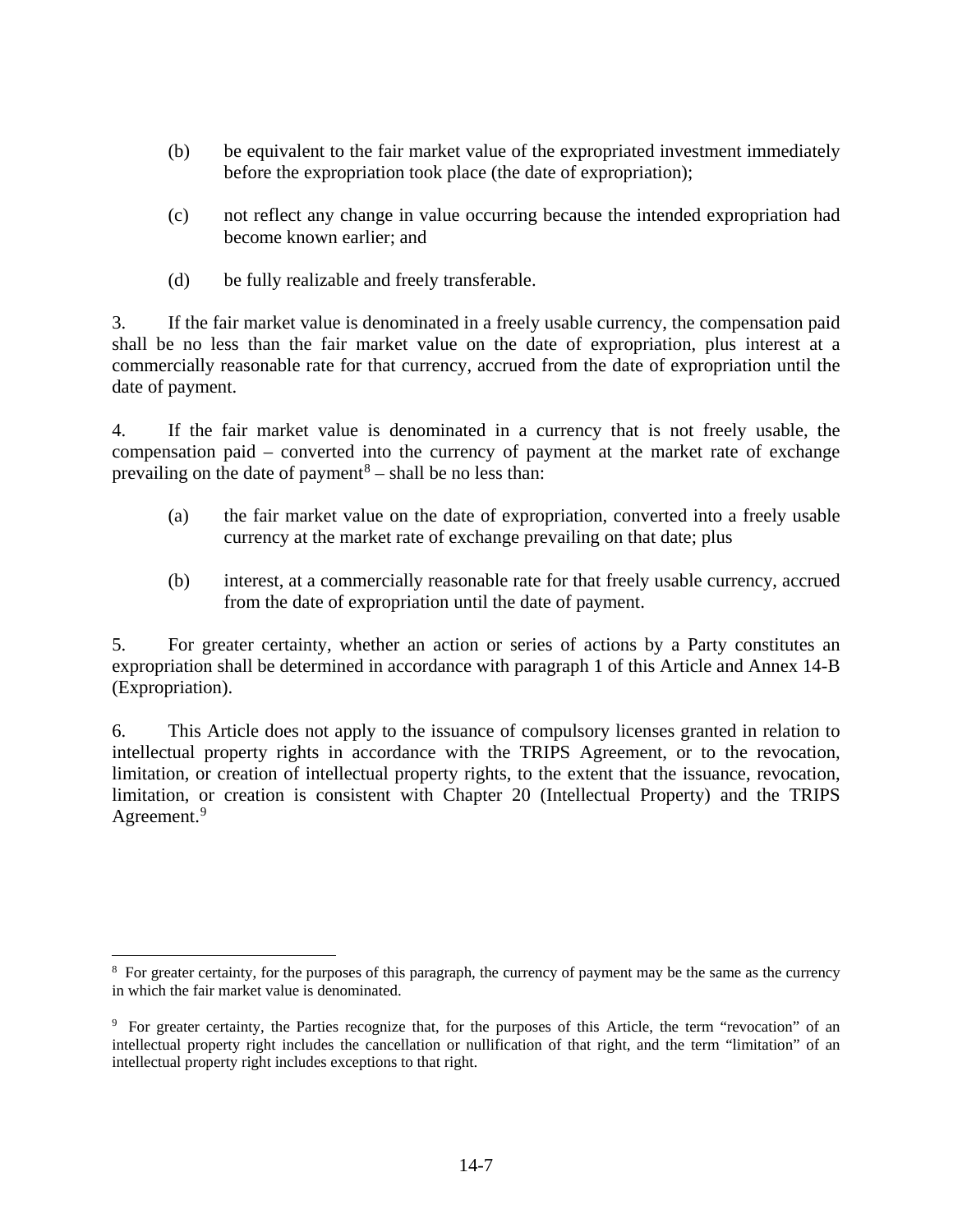## **Article 14.9: Transfers**

1. Each Party shall permit all transfers relating to a covered investment to be made freely and without delay into and out of its territory. These transfers include:

- (a) contributions to capital;  $10^{10}$  $10^{10}$
- (b) profits, dividends, interest, capital gains, royalty payments, management fees, technical assistance, and other fees;
- (c) proceeds from the sale of all or any part of the covered investment or from the partial or complete liquidation of the covered investment;
- (d) payments made under a contract entered into by the investor, or the covered investment, including payments made pursuant to a loan agreement or employment contract; and
- (e) payments made pursuant to Article 14.7 (Treatment in Case of Armed Conflict or Civil Strife) and Article 14.8 (Expropriation and Compensation).

2. Each Party shall permit transfers relating to a covered investment to be made in a freely usable currency at the market rate of exchange prevailing at the time of transfer.

3. A Party shall not require its investors to transfer, or penalize its investors that fail to transfer, the income, earnings, profits, or other amounts derived from, or attributable to, investments in the territory of another Party.

4. Each Party shall permit returns in kind relating to a covered investment to be made as authorized or specified in a written agreement between the Party and a covered investment or an investor of another Party.

5. Notwithstanding paragraphs 1, 2, and 4, a Party may prevent or delay a transfer through the equitable, non-discriminatory, and good faith application of its laws<sup>[11](#page-7-1)</sup> relating to:

- (a) bankruptcy, insolvency, or the protection of the rights of creditors;
- (b) issuing, trading, or dealing in securities or derivatives;
- (c) criminal or penal offenses;

l

<span id="page-7-0"></span><sup>&</sup>lt;sup>10</sup> For greater certainty, contributions to capital include the initial contribution.

<span id="page-7-1"></span> $11$  For greater certainty, this Article does not preclude the equitable, non-discriminatory, and good faith application of a Party's laws relating to its social security, public retirement, or compulsory savings programs.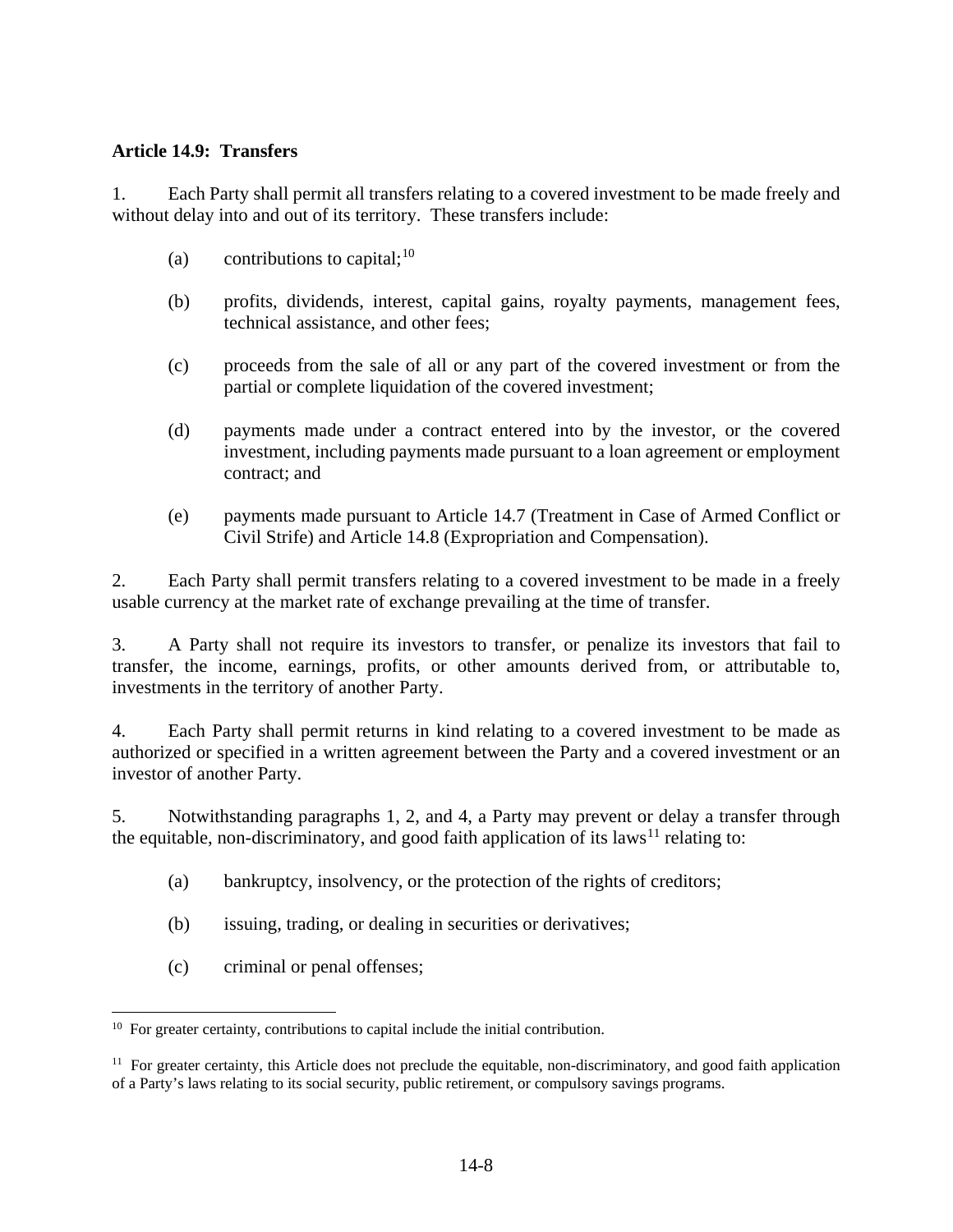- (d) financial reporting or record keeping of transfers when necessary to assist law enforcement or financial regulatory authorities; or
- (e) ensuring compliance with orders or judgments in judicial or administrative proceedings.

6. Notwithstanding paragraph 4, a Party may restrict transfers of returns in kind in circumstances where it could otherwise restrict those transfers under this Agreement, including as set out in paragraph 5.

### **Article 14.10: Performance Requirements**

 $\overline{a}$ 

1. No Party shall, in connection with the establishment, acquisition, expansion, management, conduct, operation, or sale or other disposition of an investment of an investor of a Party or of a non-Party in its territory, impose or enforce any requirement, or enforce any commitment or undertaking: $12$ 

- (a) to export a given level or percentage of goods or services;
- (b) to achieve a given level or percentage of domestic content;
- (c) to purchase, use, or accord a preference to a good produced or a service supplied in its territory, or to purchase a good or a service from a person in its territory;
- (d) to relate in any way the volume or value of imports to the volume or value of exports or to the amount of foreign exchange inflows associated with the investment;
- (e) to restrict sales of a good or a service in its territory that the investment produces or supplies by relating those sales in any way to the volume or value of its exports or foreign exchange earnings;
- (f) to transfer a technology, a production process, or other proprietary knowledge to a person in its territory;
- (g) to supply exclusively from the territory of the Party a good that the investment produces or a service that it supplies to a specific regional market or to the world market;

<span id="page-8-0"></span> $12$  For greater certainty, a condition for the receipt or continued receipt of an advantage referred to in paragraph 2 does not constitute a "requirement" or a "commitment or undertaking" for the purposes of paragraph 1.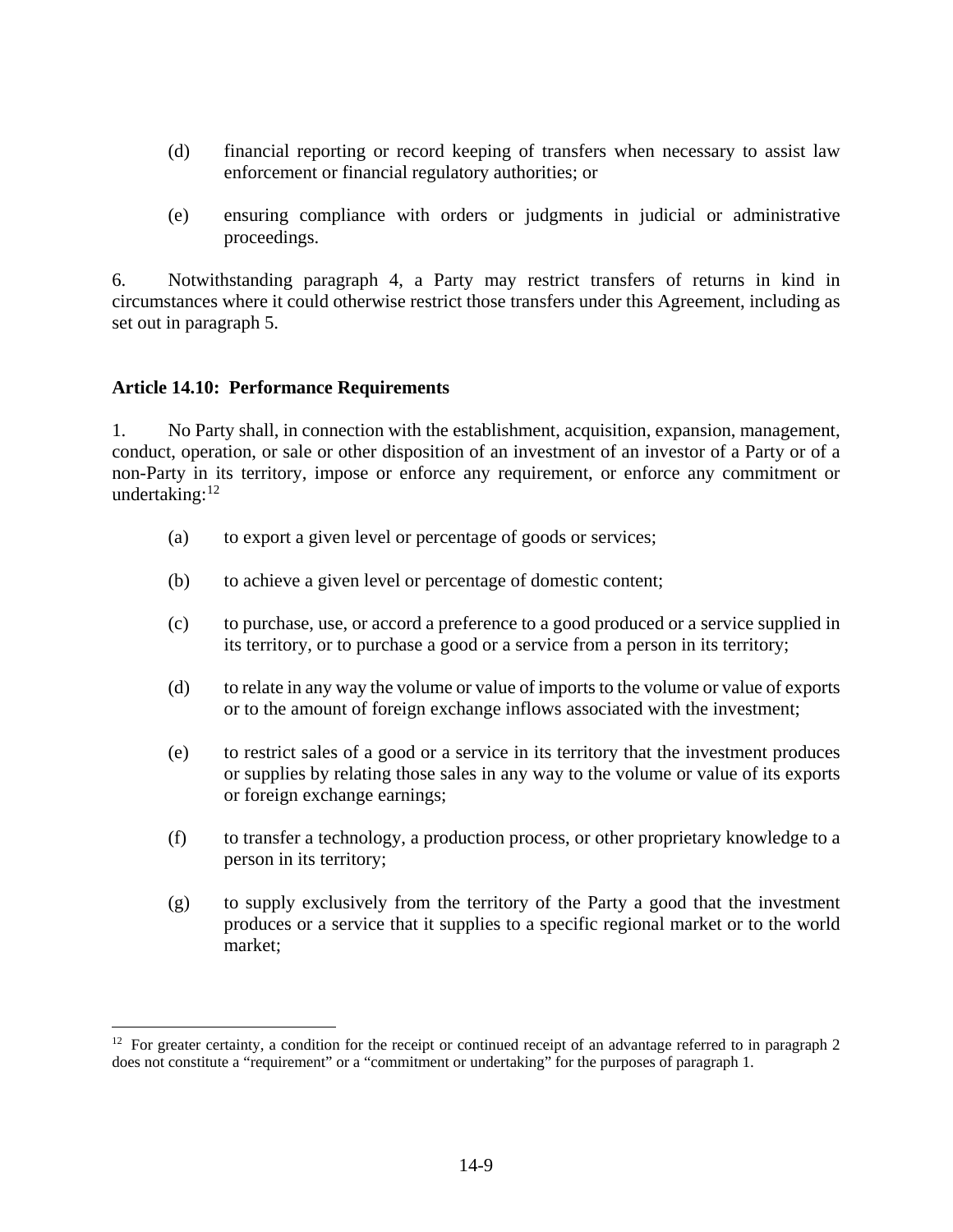- (h) (i) to purchase, use, or accord a preference to, in its territory, technology of the Party or of a person of the Party,<sup>[13](#page-9-0)</sup> or
	- (ii) that prevents the purchase or use of, or the according of a preference to, in its territory, a technology; or
- (i) to adopt:

 $\overline{a}$ 

- (i) a given rate or amount of royalty under a license contract, or
- (ii) a given duration of the term of a license contract,

in regard to any license contract in existence at the time the requirement is imposed or enforced, or any commitment or undertaking is enforced, or any future license  $control<sup>14</sup>$  $control<sup>14</sup>$  $control<sup>14</sup>$  freely entered into between the investor and a person in its territory, provided that the requirement is imposed or the commitment or undertaking is enforced in a manner that constitutes direct interference with that license contract by an exercise of non-judicial governmental authority of a Party. For greater certainty, paragraph 1(i) does not apply when the license contract is concluded between the investor and a Party.

2. No Party shall condition the receipt or continued receipt of an advantage, in connection with the establishment, acquisition, expansion, management, conduct, operation, or sale or other disposition of an investment of an investor of a Party or of a non-Party in its territory, on compliance with any requirement:

- (a) to achieve a given level or percentage of domestic content;
- (b) to purchase, use, or accord a preference to a good produced in its territory, or to purchase a good from a person in its territory;
- (c) to relate in any way the volume or value of imports to the volume or value of exports or to the amount of foreign exchange inflows associated with the investment;
- (d) to restrict sales of goods or services in its territory that the investment produces or supplies by relating those sales in any way to the volume or value of its exports or foreign exchange earnings; or

<span id="page-9-0"></span><sup>&</sup>lt;sup>13</sup> For the purposes of this Article, the term "technology of the Party or of a person of the Party" includes technology that is owned by the Party or a person of the Party, and technology for which the Party or a person of the Party holds an exclusive license.

<span id="page-9-1"></span><sup>&</sup>lt;sup>14</sup> A "license contract" referred to in this subparagraph means a contract concerning the licensing of technology, a production process, or other proprietary knowledge.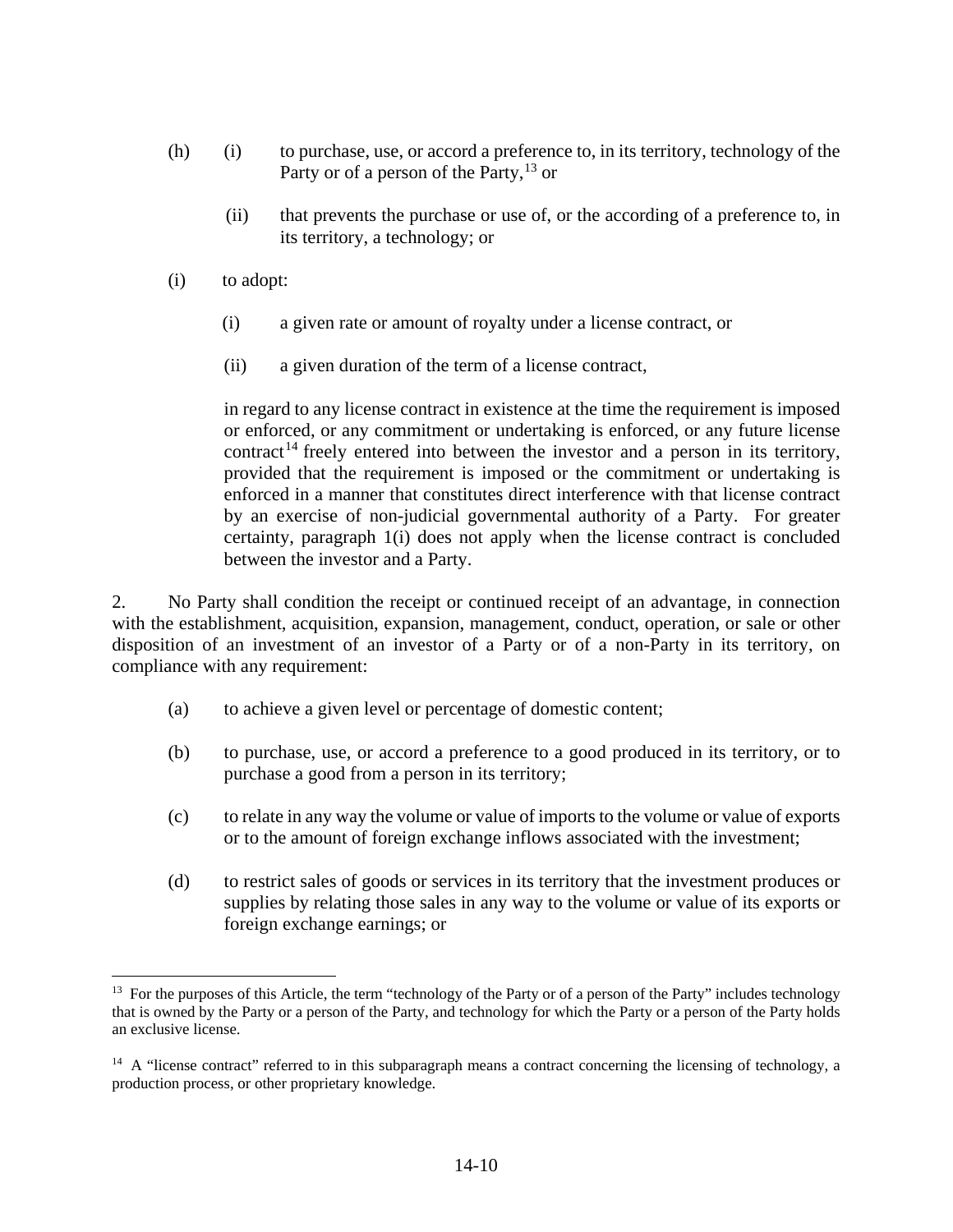- (e) (i) to purchase, use or accord a preference to, in its territory, technology of the Party or of a person of the Party, or
	- (ii) that prevents the purchase or use of, or the according of a preference to, in its territory, a technology.
- 3. In relation to paragraphs 1 and 2:
	- (a) Nothing in paragraph 2 shall be construed to prevent a Party from conditioning the receipt or continued receipt of an advantage, in connection with an investment of an investor of a Party or of a non-Party in its territory, on compliance with a requirement to locate production, supply a service, train or employ workers, construct or expand particular facilities, or carry out research and development, in its territory.
	- (b) Paragraphs  $1(f)$ ,  $1(h)$ ,  $1(i)$ , and  $2(e)$  do not apply:
		- (i) if a Party authorizes use of an intellectual property right in accordance with Article 31<sup>[15](#page-10-0)</sup> of the TRIPS Agreement, or to a measure requiring the disclosure of proprietary information that fall within the scope of, and is consistent with, Article 39 of the TRIPS Agreement, or
		- (ii) if the requirement is imposed or the commitment or undertaking  $16$  is enforced by a court, administrative tribunal, or competition authority, after judicial or administrative process, to remedy an alleged violation of competition laws. [17](#page-10-2)
	- (c) Provided that such measures are not applied in an arbitrary or unjustifiable manner, or do not constitute a disguised restriction on international trade or investment, paragraphs 1(b), 1(c), 1(f), 2(a), and 2(b) shall not be construed to prevent a Party from adopting or maintaining measures:
		- (i) necessary to secure compliance with laws and regulations that are not inconsistent with this Agreement,
		- (ii) necessary to protect human, animal or plant life or health, or

l

<span id="page-10-0"></span><sup>&</sup>lt;sup>15</sup> The reference to "Article 31" includes any waiver or amendment to the TRIPS Agreement implementing paragraph 6 of the *Doha Declaration on the TRIPS Agreement and Public Health* (WT/MIN (01)/DEC/2).

<span id="page-10-1"></span><sup>&</sup>lt;sup>16</sup> For greater certainty, for the purposes of this subparagraph, a commitment or undertaking includes a consent agreement.

<span id="page-10-2"></span><sup>&</sup>lt;sup>17</sup> The Parties recognize that a patent does not necessarily confer market power.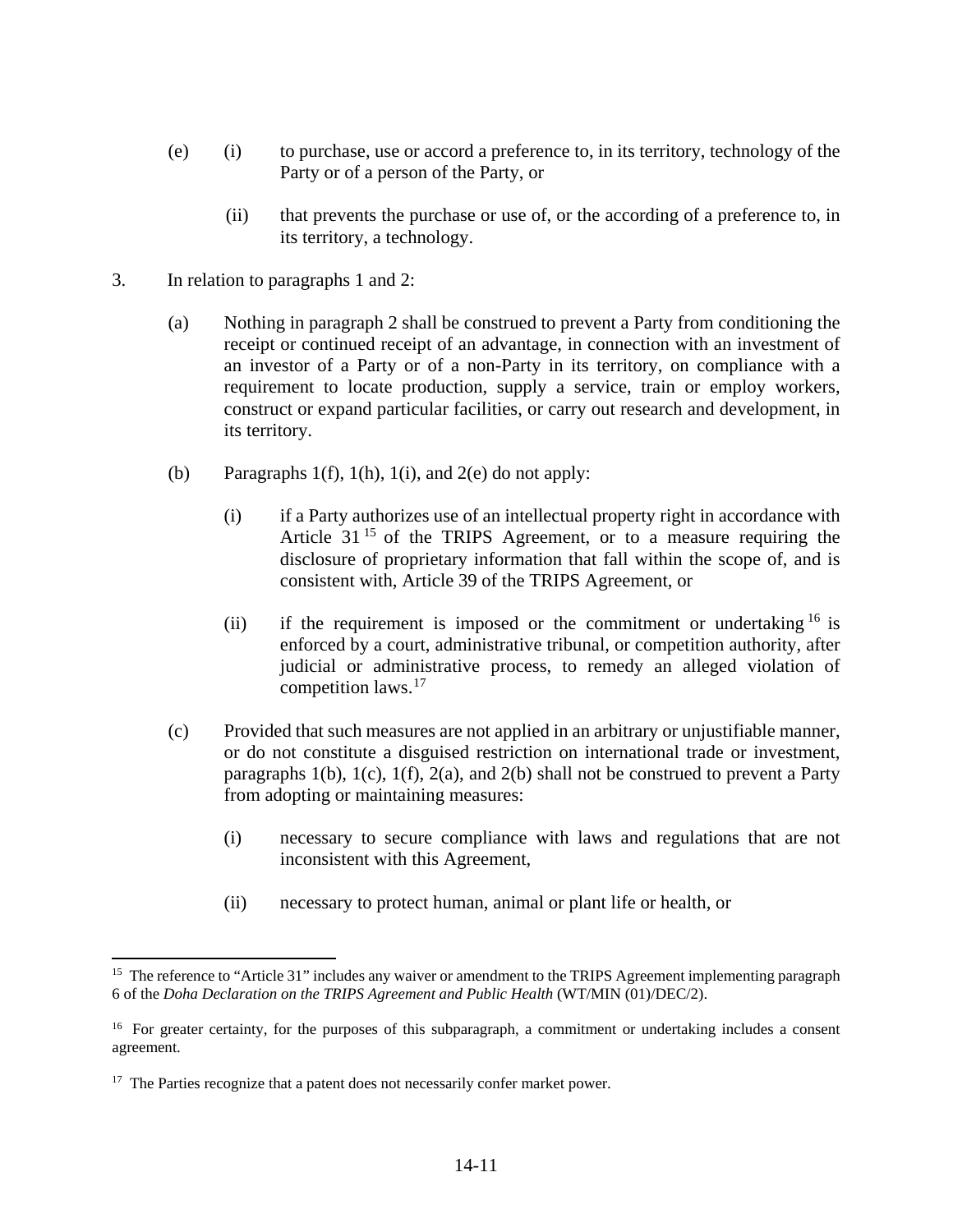- (iii) related to the conservation of living or non-living exhaustible natural resources.
- (d) Paragraphs  $1(a)$ ,  $1(b)$ ,  $1(c)$ ,  $2(a)$ , and  $2(b)$  do not apply to qualification requirements for a good or a service with respect to export promotion and foreign aid programs.
- (e) Paragraphs 1(b), 1(c), 1(f), 1(g), 1(h), 1(i), 2(a), 2(b), and 2(e) do not apply to government procurement.
- (f) Paragraphs 2(a) and 2(b) do not apply to requirements imposed by an importing Party relating to the content of a good necessary to qualify for preferential tariffs or preferential quotas.
- (g) Paragraphs 1(h), 1(i), and 2(e) shall not be construed to prevent a Party from adopting or maintaining measures to protect legitimate public welfare objectives, provided that such measures are not applied in an arbitrary or unjustifiable manner, or in a manner that constitutes a disguised restriction on international trade or investment.

4. For greater certainty, paragraphs 1 and 2 do not apply to any commitment, undertaking, or requirement other than those set out in those paragraphs.

5. This Article does not preclude enforcement of any commitment, undertaking, or requirement between private parties, if a Party did not impose or require the commitment, undertaking, or requirement.

## **Article 14.11: Senior Management and Boards of Directors**

1. No Party shall require that an enterprise of that Party that is a covered investment appoint to senior management positions a natural person of a particular nationality.

2. A Party may require that a majority of the board of directors, or any committee thereof, of an enterprise of that Party that is a covered investment, be of a particular nationality, or resident in the territory of the Party, provided that the requirement does not materially impair the ability of the investor to exercise control over its investment.

# **Article 14.12: Non-Conforming Measures**

1. Article 14.4 (National Treatment), Article 14.5 (Most-Favored-Nation Treatment), Article 14.10 (Performance Requirements), and Article 14.11 (Senior Management and Boards of Directors) do not apply to: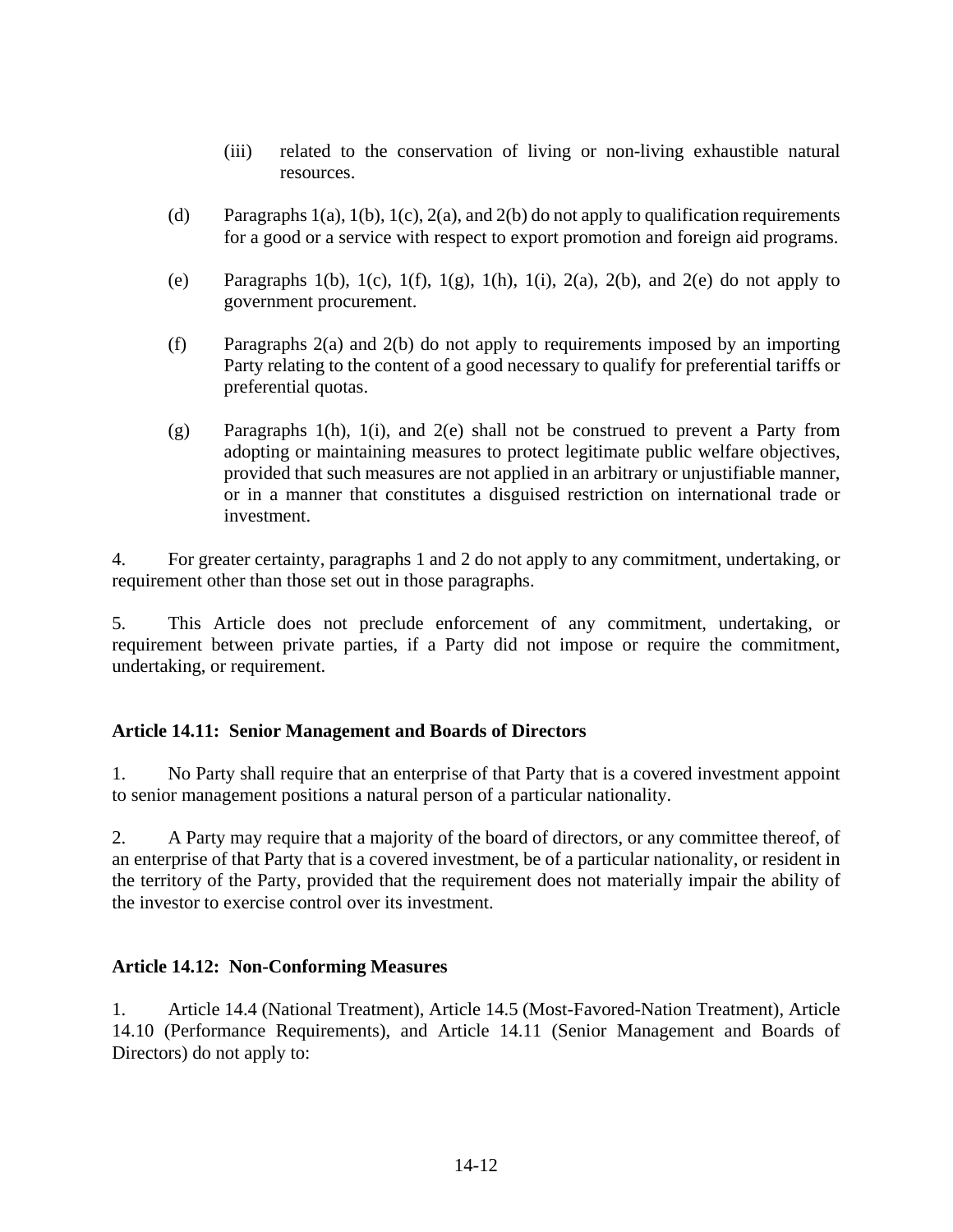- (a) any existing non-conforming measure that is maintained by a Party at:
	- (i) the central level of government, as set out by that Party in its Schedule to Annex I,
	- (ii) a regional level of government, as set out by that Party in its Schedule to Annex I, or
	- (iii) a local level of government;
- (b) the continuation or prompt renewal of any non-conforming measure referred to in subparagraph (a); or
- (c) an amendment to any non-conforming measure referred to in subparagraph (a) to the extent that the amendment does not decrease the conformity of the measure, as it existed immediately before the amendment, with Article 14.4 (National Treatment), Article 14.5 (Most-Favored-Nation Treatment), Article 14.10 (Performance Requirements), or Article 14.11 (Senior Management and Boards of Directors).

2. Article 14.4 (National Treatment), Article 14.5 (Most-Favored-Nation Treatment), Article 14.10 (Performance Requirements), and Article 14.11 (Senior Management and Boards of Directors) do not apply to any measure that a Party adopts or maintains with respect to sectors, sub-sectors, or activities, as set out by that Party in its Schedule to Annex II.

3. No Party shall, under any measure adopted after the date of entry into force of this Agreement and covered by its Schedule to Annex II, require an investor of another Party, by reason of its nationality, to sell or otherwise dispose of an investment existing at the time the measure becomes effective.

- 4. (a) Article 14.4 (National Treatment) does not apply to any measure that falls within an exception to, or derogation from, the obligations imposed by:
	- (i) Article 20.8 (National Treatment), or
	- (ii) Article 3 of the TRIPS Agreement, if the exception or derogation relates to matters not addressed by Chapter 20 (Intellectual Property Rights);
	- (b) Article 14.5 (Most-Favored-Nation Treatment) does not apply to any measure that falls within Article 5 of the TRIPS Agreement, or an exception to, or derogation from, an obligation imposed by:
		- (i) Article 20.8 (National Treatment), or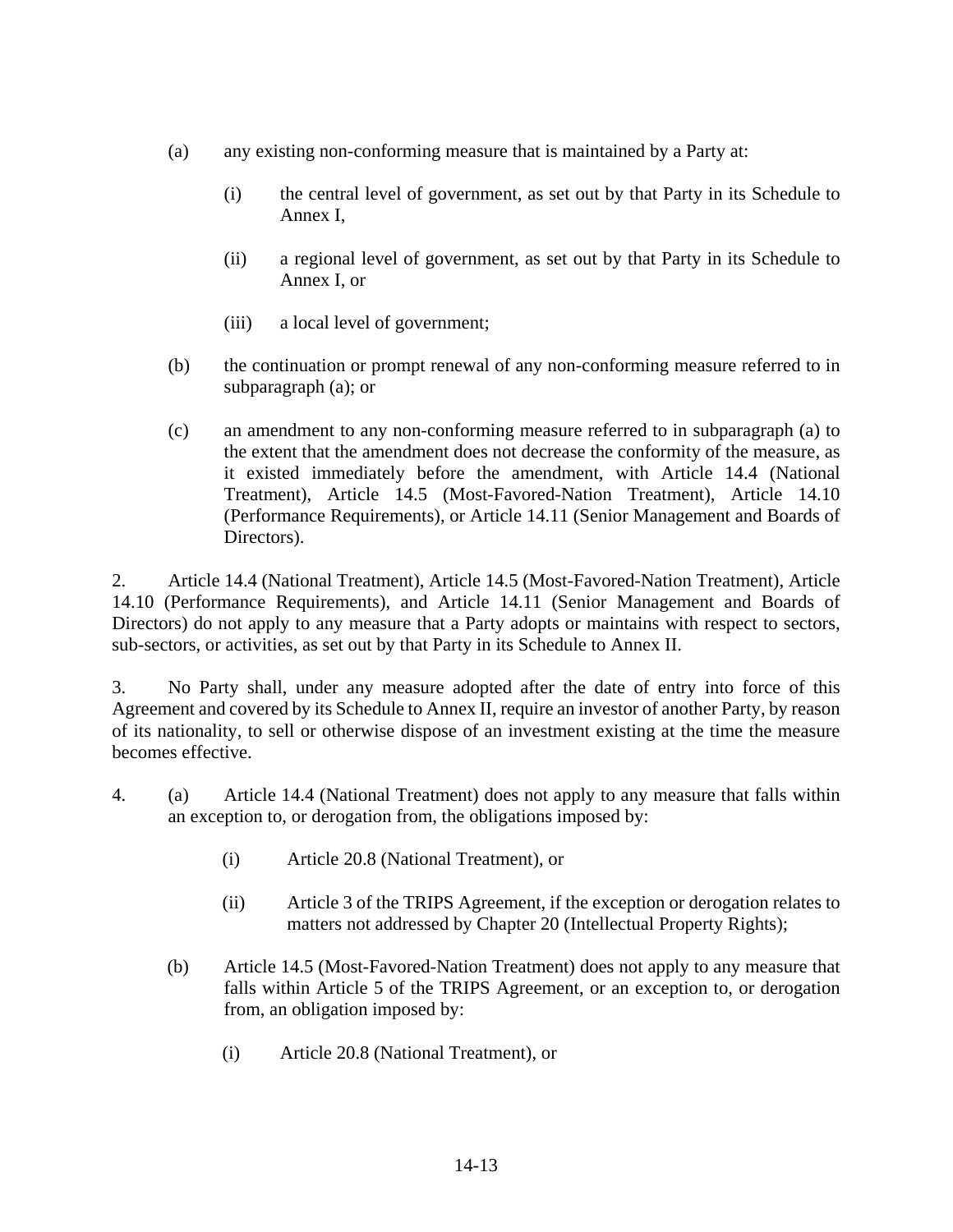(ii) Article 4 of the TRIPS Agreement.

5. Article 14.4 (National Treatment), Article 14.5 (Most-Favored-Nation Treatment), and Article 14.11 (Senior Management and Boards of Directors) do not apply to:

- (a) government procurement; or
- (b) subsidies or grants provided by a Party, including government-supported loans, guarantees, and insurance.

## **Article 14.13: Special Formalities and Information Requirements**

1. Nothing in Article 14.4 (National Treatment) shall be construed to prevent a Party from adopting or maintaining a measure that prescribes special formalities in connection with covered investments, such as a requirement that investors be residents of the Party or that covered investments be legally constituted under the laws or regulations of the Party, provided that these formalities do not materially impair the protections afforded by the Party to investors of another Party and covered investments pursuant to this Chapter.

2. Notwithstanding Article 14.4 (National Treatment) and Article 14.5 (Most-Favored-Nation Treatment), a Party may require an investor of another Party or its covered investment to provide information concerning that investment solely for informational or statistical purposes. The Party shall protect such information that is confidential from any disclosure that would prejudice the competitive position of the investor or its covered investment. Nothing in this paragraph shall be construed to prevent a Party from otherwise obtaining or disclosing information in connection with the equitable and good faith application of its law.

#### **Article 14.14: Denial of Benefits**

1. A Party may deny the benefits of this Chapter to an investor of another Party that is an enterprise of that other Party and to investments of that investor if the enterprise:

- (a) is owned or controlled by a person of a non-Party or of the denying Party; and
- (b) has no substantial business activities in the territory of any Party other than the denying Party.

2. A Party may deny the benefits of this Chapter to an investor of another Party that is an enterprise of that other Party and to investments of that investor if persons of a non-Party own or control the enterprise and the denying Party adopts or maintains measures with respect to the non-Party or a person of the non-Party that prohibit transactions with the enterprise or that would be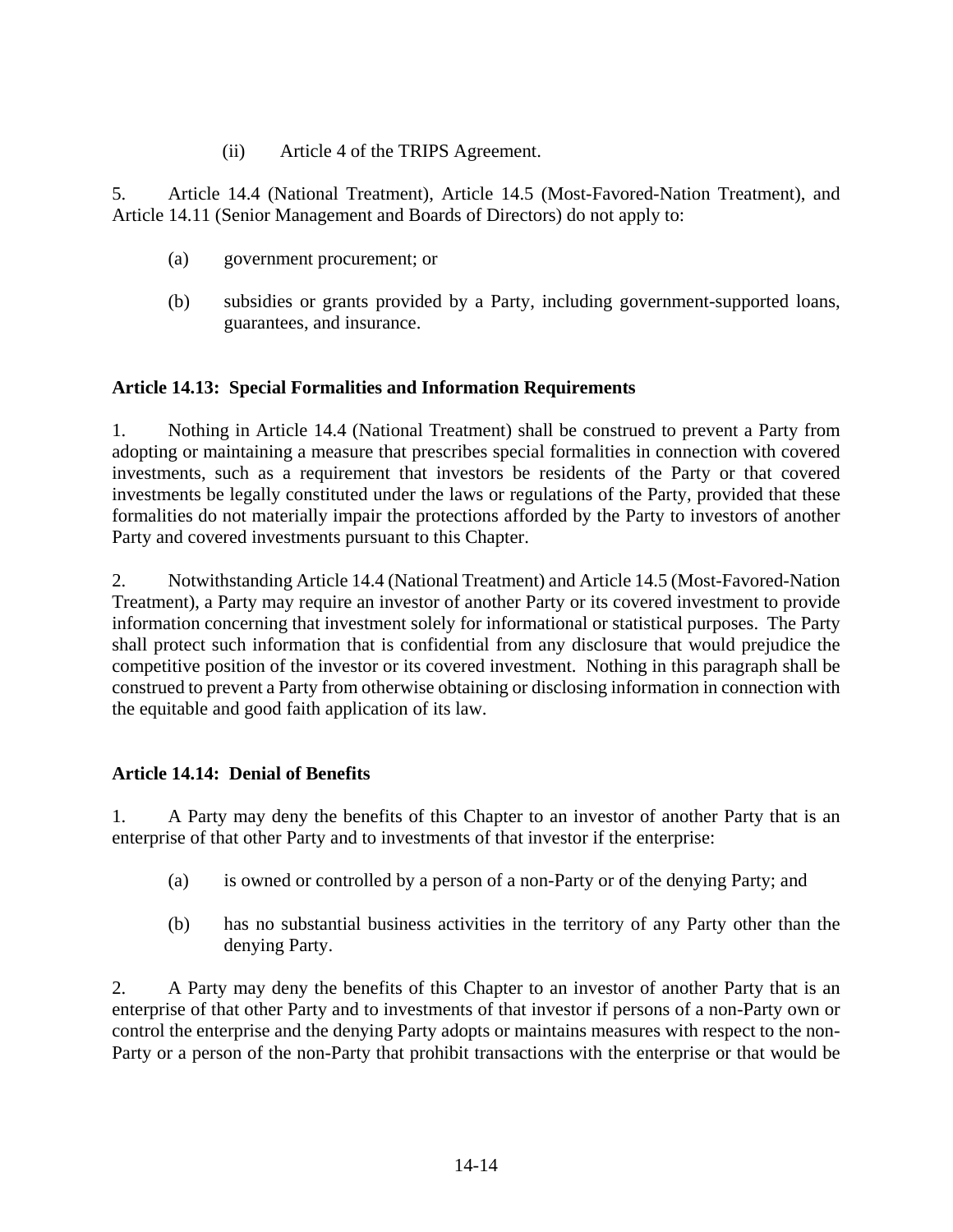violated or circumvented if the benefits of this Chapter were accorded to the enterprise or to its investments.

#### **Article 14.15: Subrogation**

If a Party, or an agency of a Party, makes a payment to an investor of the Party under a guarantee, a contract of insurance, or other form of indemnity that it has entered into with respect to a covered investment, the other Party in whose territory the covered investment was made shall recognize the subrogation or transfer of any right the investor would have possessed with respect to the covered investment but for the subrogation, and the investor shall be precluded from pursuing that right to the extent of the subrogation, unless a Party or an agency of a Party authorizes the investor to act on its behalf.

### **Article 14.16: Investment and Environmental, Health, Safety, and other Regulatory Objectives**

Nothing in this Chapter shall be construed to prevent a Party from adopting, maintaining, or enforcing any measure otherwise consistent with this Chapter that it considers appropriate to ensure that investment activity in its territory is undertaken in a manner sensitive to environmental, health, safety, or other regulatory objectives.

#### **Article 14.17: Corporate Social Responsibility**

The Parties reaffirm the importance of each Party encouraging enterprises operating within its territory or subject to its jurisdiction to voluntarily incorporate into their internal policies those internationally recognized standards, guidelines, and principles of corporate social responsibility that have been endorsed or are supported by that Party, which may include the OECD Guidelines for Multinational Enterprises. These standards, guidelines, and principles may address areas such as labor, environment, gender equality, human rights, indigenous and aboriginal peoples' rights, and corruption.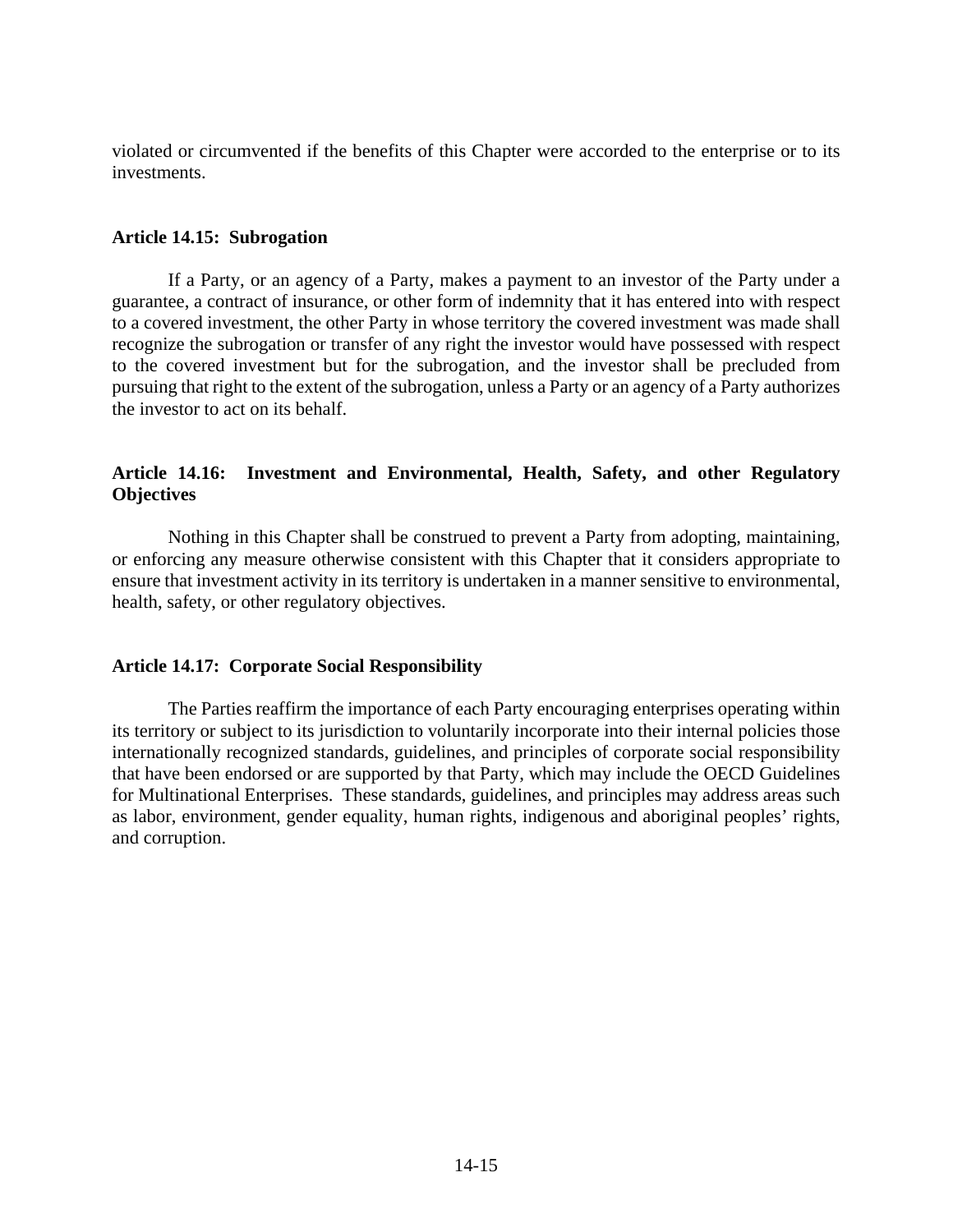## **ANNEX 14-A**

#### **CUSTOMARY INTERNATIONAL LAW**

The Parties confirm their shared understanding that "customary international law" generally and as specifically referenced in Article 14.6 (Minimum Standard of Treatment) results from a general and consistent practice of States that they follow from a sense of legal obligation. The customary international law minimum standard of treatment of aliens refers to all customary international law principles that protect the investments of aliens.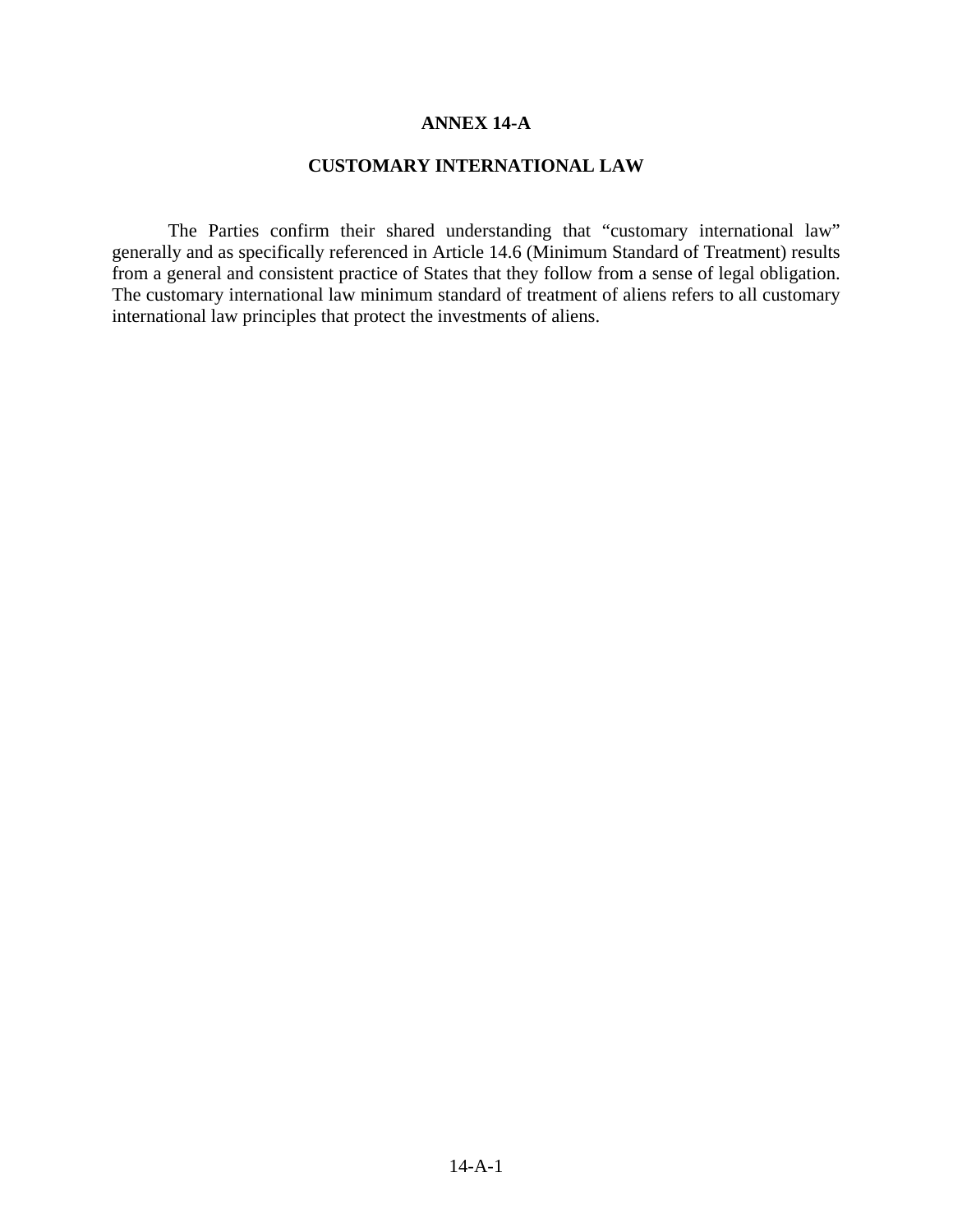# **ANNEX 14-B**

## **EXPROPRIATION**

# The Parties confirm their shared understanding that:

1. An action or a series of actions by a Party cannot constitute an expropriation unless it interferes with a tangible or intangible property right<sup>[18](#page-16-0)</sup> or property interest in an investment.

2. Article 14.8.1 (Expropriation and Compensation) addresses two situations. The first is direct expropriation, in which an investment is nationalized or otherwise directly expropriated through formal transfer of title or outright seizure.

3. The second situation addressed by Article 14.8.1 (Expropriation and Compensation) is indirect expropriation, in which an action or series of actions by a Party has an effect equivalent to direct expropriation without formal transfer of title or outright seizure.

- (a) The determination of whether an action or series of actions by a Party, in a specific fact situation, constitutes an indirect expropriation, requires a case-by-case, factbased inquiry that considers, among other factors:
	- (i) the economic impact of the government action, although the fact that an action or series of actions by a Party has an adverse effect on the economic value of an investment, standing alone, does not establish that an indirect expropriation has occurred,
	- (ii) the extent to which the government action interferes with distinct, reasonable investment-backed expectations, <sup>[19](#page-16-1)</sup> and
	- (iii) the character of the government action, including its object, context, and intent.
- (b) Non-discriminatory regulatory actions by a Party that are designed and applied to protect legitimate public welfare objectives, such as health, safety and the environment, do not constitute indirect expropriations, except in rare circumstances.

 $\overline{\phantom{a}}$ 

<span id="page-16-0"></span><sup>&</sup>lt;sup>18</sup> For greater certainty, the existence of a property right is determined with reference to a Party's law.

<span id="page-16-1"></span> $19$  For greater certainty, whether an investor's investment-backed expectations are reasonable depends, to the extent relevant, on factors such as whether the government provided the investor with binding written assurances and the nature and extent of governmental regulation or the potential for government regulation in the relevant sector.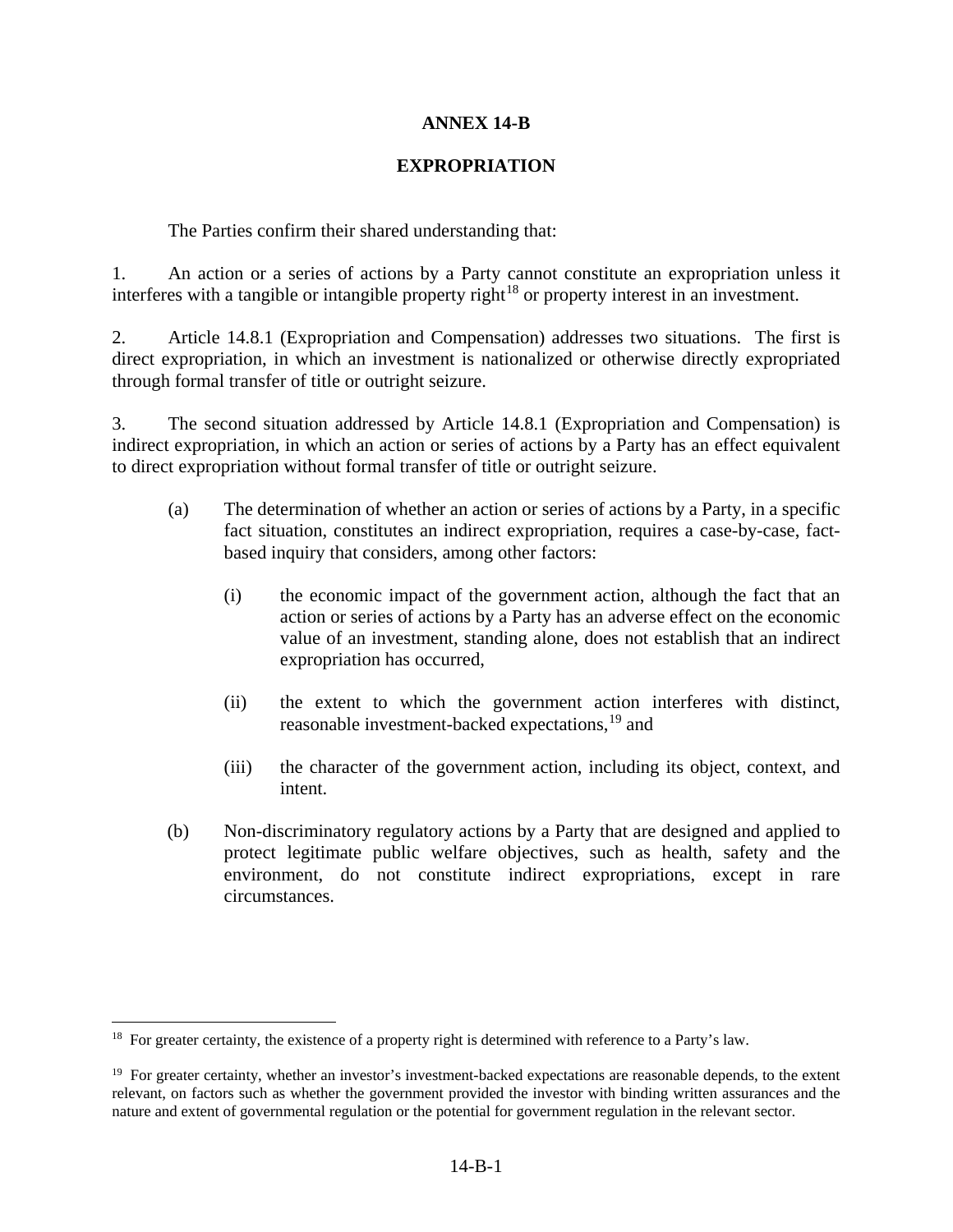## **ANNEX 14-C**

### **LEGACY INVESTMENT CLAIMS AND PENDING CLAIMS**

1. Each Party consents, with respect to a legacy investment, to the submission of a claim to arbitration in accordance with Section B of Chapter 11 (Investment) of NAFTA 1994 and this Annex alleging breach of an obligation under:

- (a) Section A of Chapter 11 (Investment) of NAFTA 1994;
- (b) Article 1503(2) (State Enterprises) of NAFTA 1994; and
- (c) Article 1502(3)(a) (Monopolies and State Enterprises) of NAFTA 1994 where the monopoly has acted in a manner inconsistent with the Party's obligations under Section A of Chapter 11 (Investment) of NAFTA 1994.<sup>[20](#page-17-0), [21](#page-17-1)</sup>

2. The consent under paragraph 1 and the submission of a claim to arbitration in accordance with Section B of Chapter 11 (Investment) of NAFTA 1994 and this Annex shall satisfy the requirements of:

- (a) Chapter II of the ICSID Convention (Jurisdiction of the Centre) and the ICSID Additional Facility Rules for written consent of the parties to the dispute;
- (b) Article II of the New York Convention for an "agreement in writing"; and
- (c) Article I of the Inter-American Convention for an "agreement".

3. A Party's consent under paragraph 1 shall expire three years after the termination of NAFTA 1994.

4. For greater certainty, an arbitration initiated pursuant to the submission of a claim under paragraph 1 may proceed to its conclusion in accordance with Section B of Chapter 11 (Investment) of NAFTA 1994, the Tribunal's jurisdiction with respect to such a claim is not affected by the expiration of consent referenced in paragraph 3, and Article 1136 (Finality and Enforcement of an Award) of NAFTA 1994 (excluding paragraph 5) applies with respect to any award made by the Tribunal.

 $\overline{a}$ 

<span id="page-17-0"></span><sup>&</sup>lt;sup>20</sup> For greater certainty, the relevant provisions in Chapter 2 (General Definitions), Chapter 11 (Section A) (Investment), Chapter 14 (Financial Services), Chapter 15 (Competition Policy, Monopolies and State Enterprises), Chapter 17 (Intellectual Property), Chapter 21 (Exceptions), and Annexes I-VII (Reservations and Exceptions to Investment, Cross-Border Trade in Services and Financial Services Chapters) of NAFTA 1994 apply with respect to such a claim.

<span id="page-17-1"></span><sup>&</sup>lt;sup>21</sup> Mexico and the United States do not consent under paragraph 1 with respect to an investor of the other Party that is eligible to submit claims to arbitration under paragraph 2 of Annex 14-E (Mexico-United States Investment Disputes Related to Covered Government Contracts).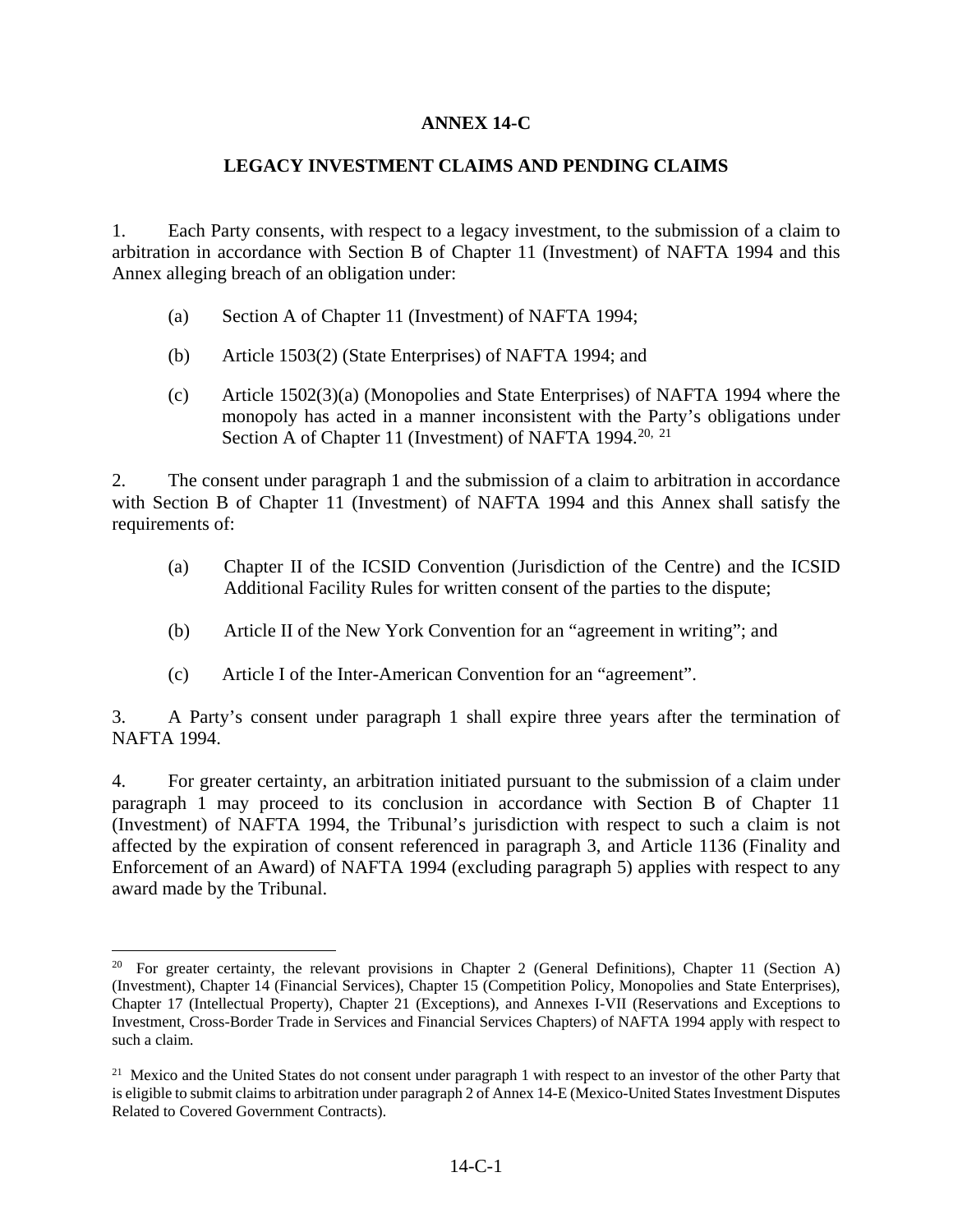5. For greater certainty, an arbitration initiated pursuant to the submission of a claim under Section B of Chapter 11 (Investment) of NAFTA 1994 while NAFTA 1994 is in force may proceed to its conclusion in accordance with Section B of Chapter 11 (Investment) of NAFTA 1994, the Tribunal's jurisdiction with respect to such a claim is not affected by the termination of NAFTA 1994, and Article 1136 of NAFTA 1994 (excluding paragraph 5) applies with respect to any award made by the Tribunal.

- 6. For the purposes of this Annex:
	- (a) "legacy investment" means an investment of an investor of another Party in the territory of the Party established or acquired between January 1, 1994, and the date of termination of NAFTA 1994, and in existence on the date of entry into force of this Agreement;
	- (b) "investment", "investor", and "Tribunal" have the meanings accorded in Chapter 11 (Investment) of NAFTA 1994; and
	- (c) "ICSID Convention", "ICSID Additional Facility Rules", "New York Convention", and "Inter-American Convention" have the meanings accorded in Article 14.D.1 (Definitions).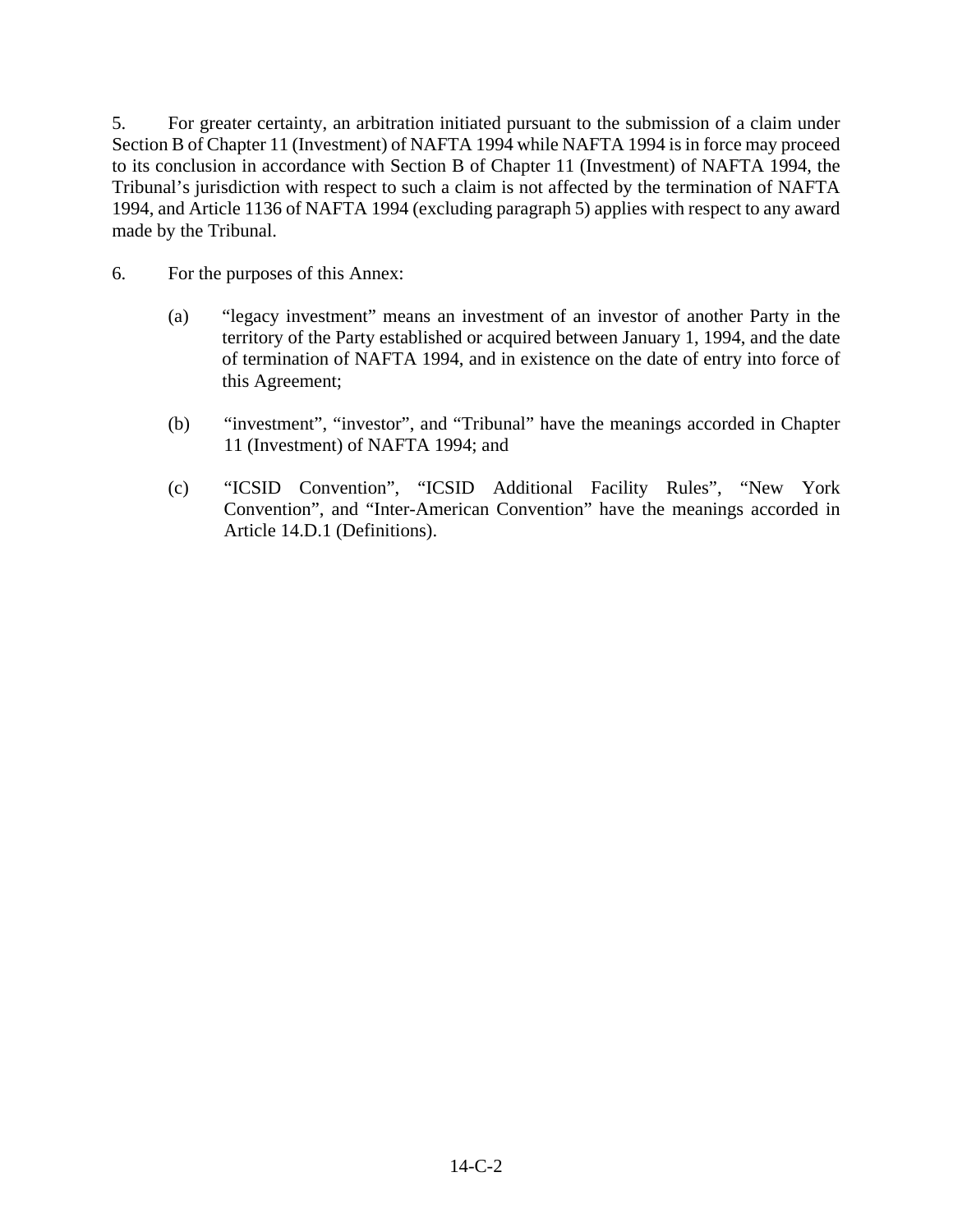## **ANNEX 14-D**

#### **MEXICO-UNITED STATES INVESTMENT DISPUTES**

#### **Article 14.D.1: Definitions**

For the purposes of this Annex:

**Annex Party** means Mexico or the United States;

**Centre** means the International Centre for Settlement of Investment Disputes (ICSID) established by the ICSID Convention;

**claimant** means an investor of an Annex Party that is a party to a qualifying investment dispute, excluding an investor that is owned or controlled by a person of a non-Annex Party that, on the date of signature of this Agreement, the other Annex Party has determined to be a non-market economy for purposes of its trade remedy laws and with which no Party has a free trade agreement;

**disputing parties** means the claimant and the respondent;

**disputing party** means either the claimant or the respondent;

**ICSID Additional Facility Rules** means the *Rules Governing the Additional Facility for the Administration of Proceedings by the Secretariat of the International Centre for Settlement of Investment Disputes*;

**ICSID Convention** means the *Convention on the Settlement of Investment Disputes between States and Nationals of other States*, done at Washington, March 18, 1965;

**Inter-American Convention** means the *Inter-American Convention on International Commercial Arbitration*, done at Panama, January 30, 1975;

**New York Convention** means the *Convention on the Recognition and Enforcement of Foreign Arbitral Awards*, done at New York, June 10, 1958;

**non-disputing Annex Party** means the Annex Party that is not a party to a qualifying investment dispute;

**protected information** means confidential business information or information that is privileged or otherwise protected from disclosure under a Party's law, including classified government information;

**qualifying investment dispute** means an investment dispute between an investor of an Annex Party and the other Annex Party;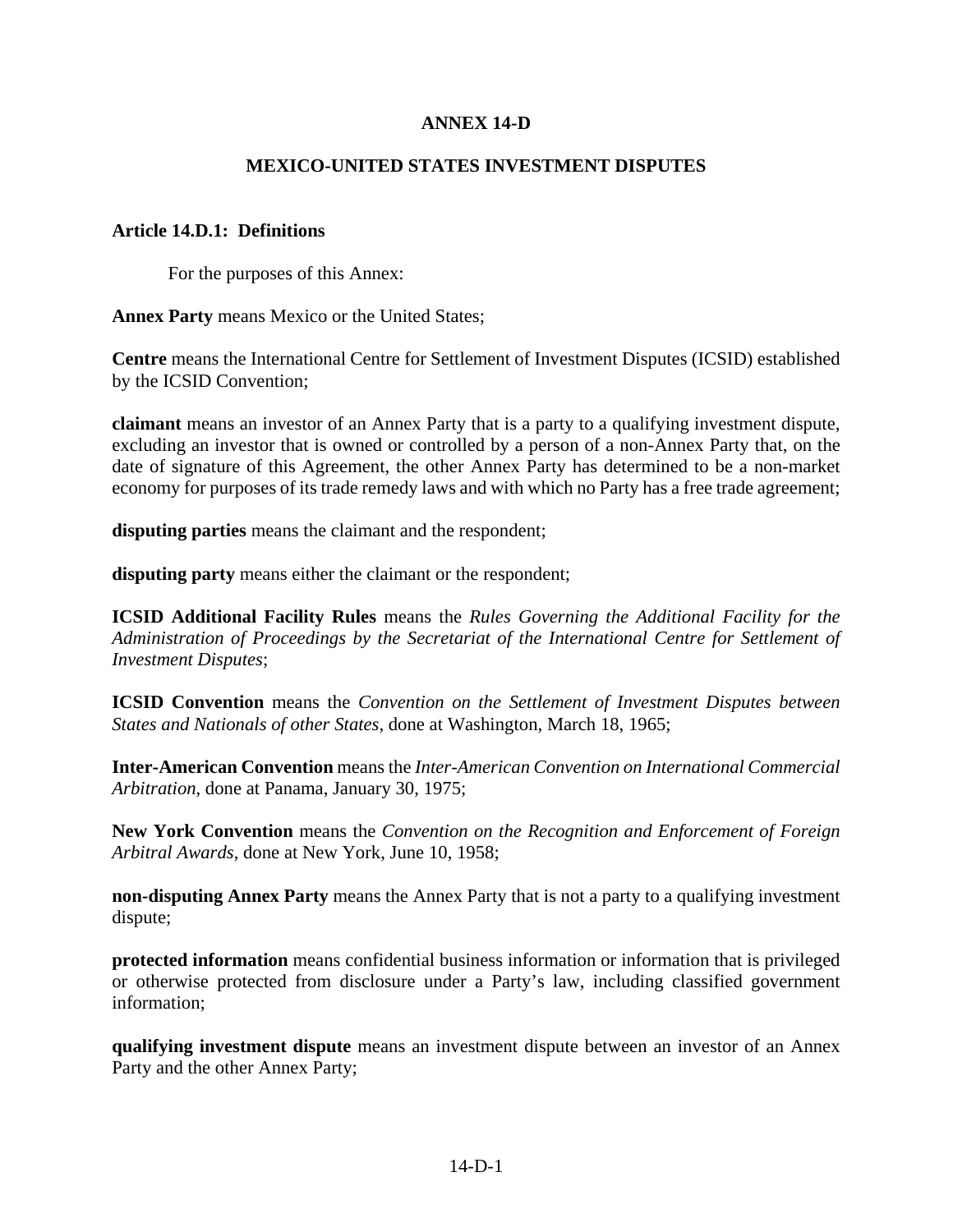**respondent** means the Annex Party that is a party to a qualifying investment dispute;

**Secretary-General** means the Secretary-General of ICSID; and

**UNCITRAL Arbitration Rules** means the arbitration rules of the United Nations Commission on International Trade Law.

# **Article 14.D.2: Consultation and Negotiation**

1. In the event of a qualifying investment dispute, the claimant and the respondent should initially seek to resolve the dispute through consultation and negotiation, which may include the use of non-binding, third party procedures, such as good offices, conciliation, or mediation.

2. For greater certainty, the initiation of consultations and negotiations shall not be construed as recognition of the jurisdiction of the tribunal.

# **Article 14.D.3: Submission of a Claim to Arbitration**

 $\overline{\phantom{a}}$ 

1. In the event that a disputing party considers that a qualifying investment dispute cannot be settled by consultation and negotiation:

- (a) the claimant, on its own behalf, may submit to arbitration under this Annex a claim:
	- (i) that the respondent has breached:
		- (A) Article 14.4 (National Treatment) or Article 14.5 (Most-Favored-Nation Treatment),  $22$  except with respect to the establishment or acquisition of an investment, or
		- (B) Article 14.8 (Expropriation and Compensation), except with respect to indirect expropriation, and
	- (ii) that the claimant has incurred loss or damage by reason of, or arising out of, that breach; and
- (b) the claimant, on behalf of an enterprise of the respondent that is a juridical person that the claimant owns or controls directly or indirectly, may submit to arbitration under this Annex a claim:

<span id="page-20-0"></span> $22$  For the purposes of this paragraph: (i) the "treatment" referred to in Article 14.5 (Most-Favored-Nation Treatment) excludes provisions in other international trade or investment agreements that establish international dispute resolution procedures or impose substantive obligations; and (ii) the "treatment" referred to in Article 14.5 only encompasses measures adopted or maintained by the other Annex Party, which for greater clarity may include measures adopted in connection with the implementation of substantive obligations in other international trade or investment agreements.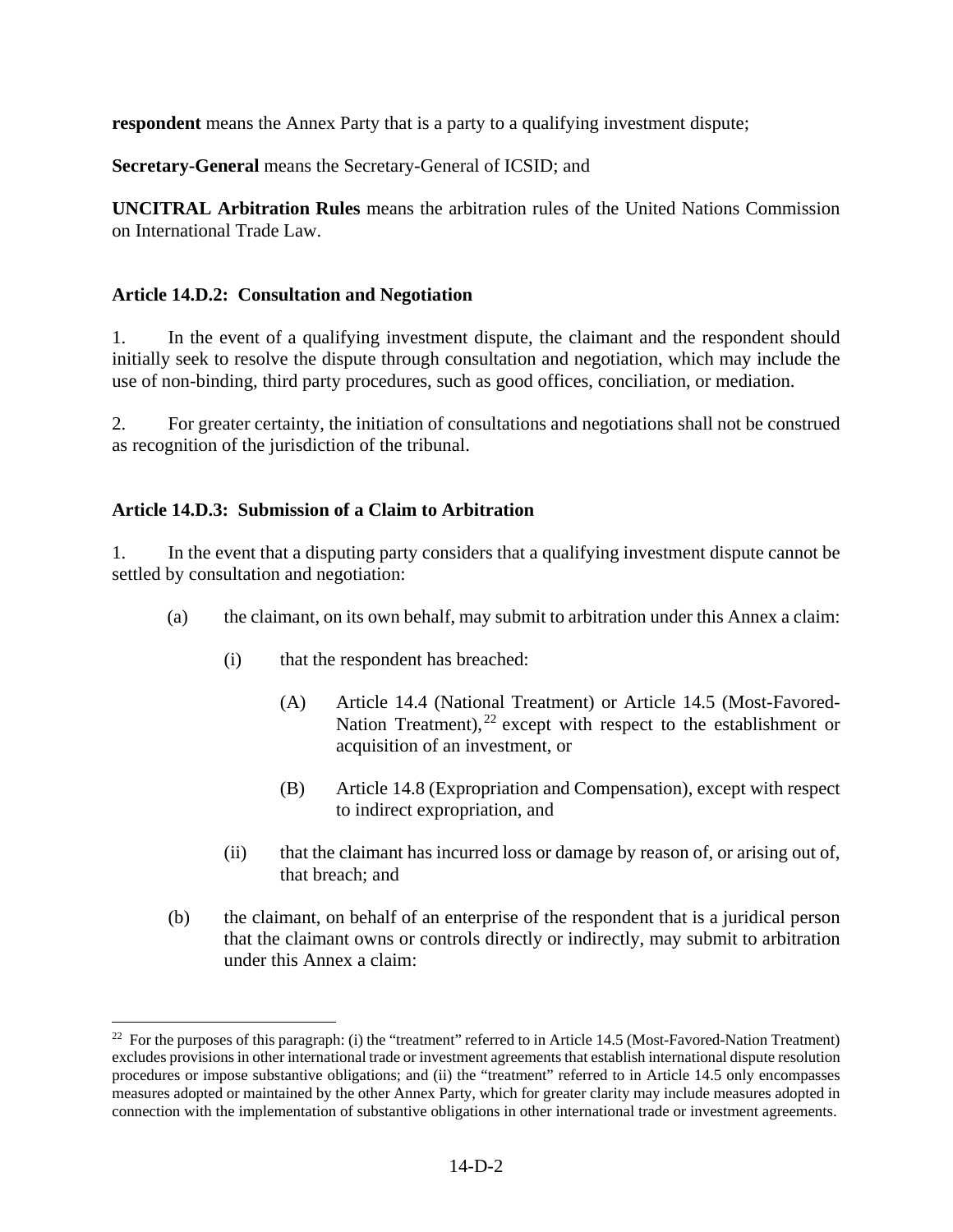- (i) that the respondent has breached:
	- (A) Article 14.4 (National Treatment) or Article 14.5 (Most-Favored-Nation Treatment), except with respect to the establishment or acquisition of an investment, or
	- (B) Article 14.8 (Expropriation and Compensation), except with respect to indirect expropriation, and
- (ii) that the enterprise has incurred loss or damage by reason of, or arising out of, that breach. [23](#page-21-0)

2. At least 90 days before submitting any claim to arbitration under this Annex, the claimant shall deliver to the respondent a written notice of its intention to submit a claim to arbitration (notice of intent). The notice shall specify:

- (a) the name and address of the claimant and, if a claim is submitted on behalf of an enterprise, the name, address, and place of incorporation of the enterprise;
- (b) for each claim, the provision of this Agreement alleged to have been breached and any other relevant provisions;
- (c) the legal and factual basis for each claim; and
- (d) the relief sought and the approximate amount of damages claimed.

3. The claimant may submit a claim referred to in paragraph 1 under one of the following alternatives:

- (a) the ICSID Convention and the ICSID *Rules of Procedure for Arbitration Proceedings*, provided that both the respondent and the Party of the claimant are parties to the ICSID Convention; $^{24}$  $^{24}$  $^{24}$
- (b) the ICSID Additional Facility Rules, provided that either the respondent or the Party of the claimant is a party to the ICSID Convention;
- (c) the UNCITRAL Arbitration Rules; or

 $\overline{a}$ 

(d) if the claimant and respondent agree, any other arbitral institution or any other arbitration rules.

<span id="page-21-0"></span><sup>&</sup>lt;sup>23</sup> For greater certainty, in order for a claim to be submitted to arbitration under subparagraph (b), an investor of the Party of the claimant must own or control the enterprise on the date of the alleged breach and the date on which the claim is submitted to arbitration.

<span id="page-21-1"></span><sup>&</sup>lt;sup>24</sup> For greater certainty, if a claimant submits a claim under this subparagraph, any award made by the tribunal under Article 14.D.13 (Awards) constitutes an award under Chapter IV of the ICSID Convention (Arbitration).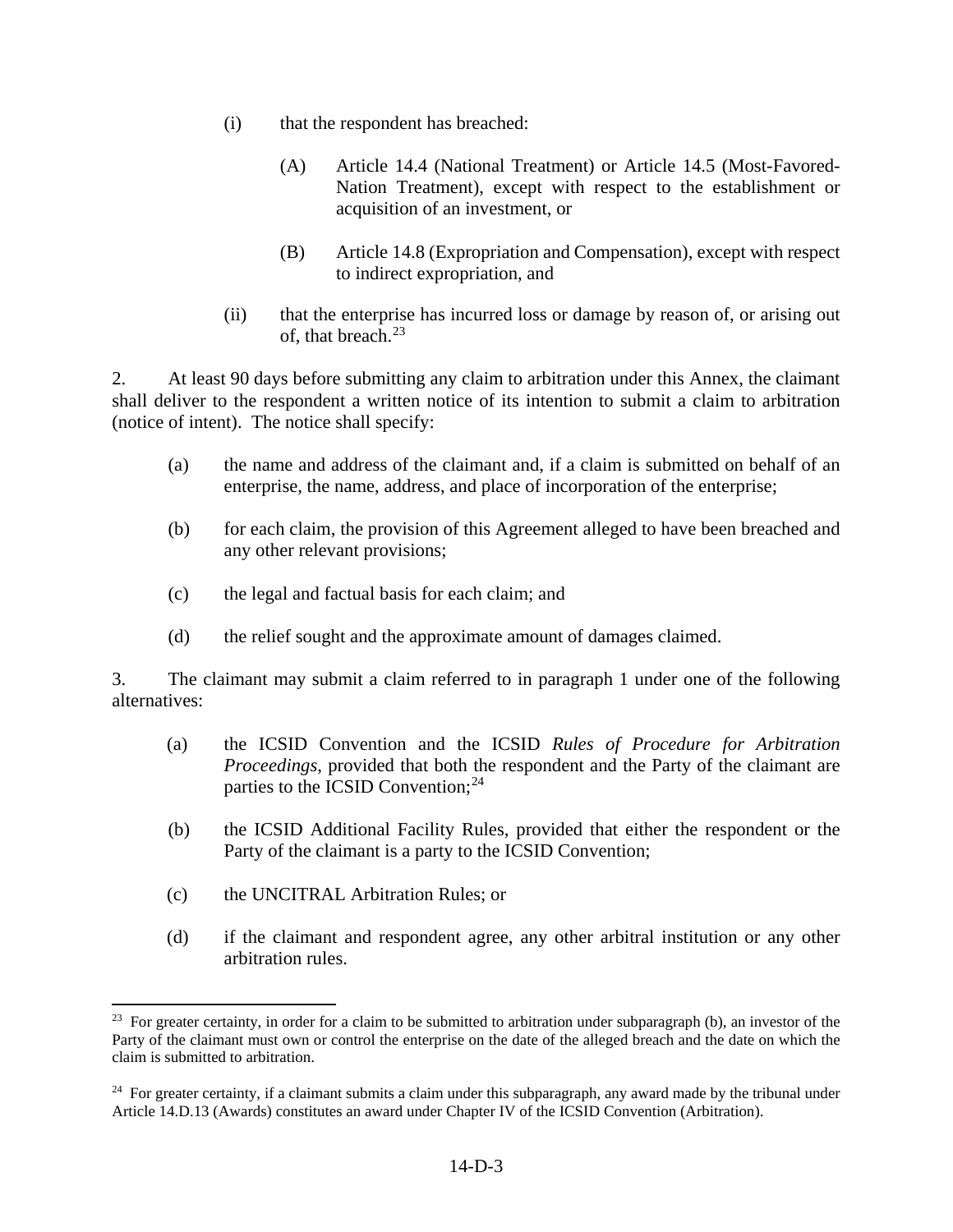4. A claim shall be deemed submitted to arbitration under this Annex when the claimant's notice of or request for arbitration (notice of arbitration):

- (a) referred to in the ICSID Convention is received by the Secretary-General;
- (b) referred to in the ICSID Additional Facility Rules is received by the Secretary-General;
- (c) referred to in the UNCITRAL Arbitration Rules, together with the statement of claim referred to therein, are received by the respondent; or
- (d) referred to under any arbitral institution or arbitration rules selected under paragraph 3(d) is received by the respondent.

A claim asserted by the claimant for the first time after such notice of arbitration is submitted shall be deemed submitted to arbitration under this Annex on the date of its receipt under the applicable arbitration rules.

5. The arbitration rules applicable under paragraph 3 that are in effect on the date the claim or claims were submitted to arbitration under this Annex shall govern the arbitration except to the extent modified by this Agreement.

6. The claimant shall provide with the notice of arbitration:

- (a) the name of the arbitrator that the claimant appoints; or
- (b) the claimant's written consent for the Secretary-General to appoint that arbitrator.

## **Article 14.D.4: Consent to Arbitration**

1. Each Annex Party consents to the submission of a claim to arbitration under this Annex in accordance with this Agreement.

2. The consent under paragraph 1 and the submission of a claim to arbitration under this Annex shall be deemed to satisfy the requirements of:

- (a) Chapter II of the ICSID Convention (Jurisdiction of the Centre) and the ICSID Additional Facility Rules for written consent of the parties to the dispute;
- (b) Article II of the New York Convention for an "agreement in writing"; and
- (c) Article I of the Inter-American Convention for an "agreement".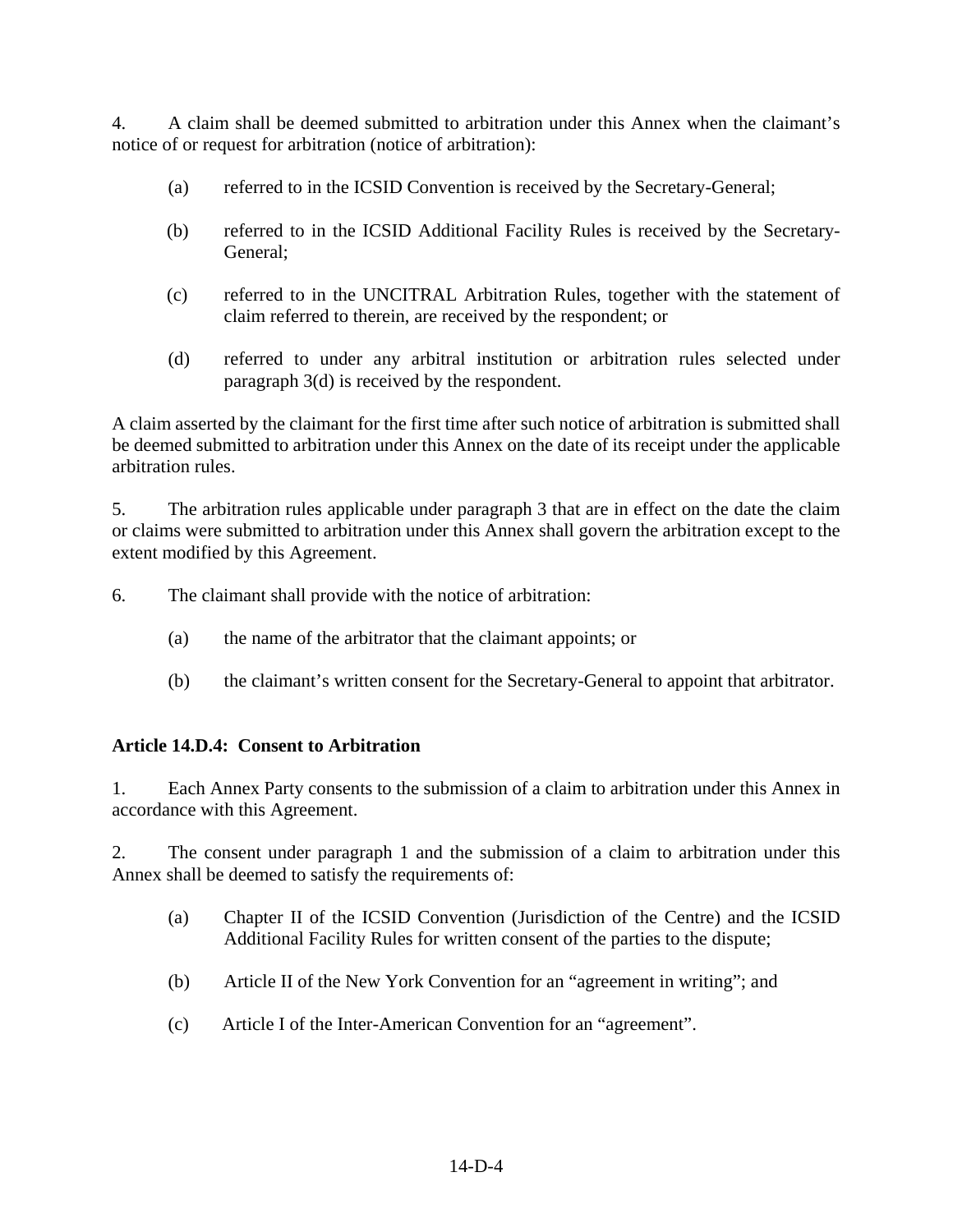## **Article 14.D.5: Conditions and Limitations on Consent**

- 1. No claim shall be submitted to arbitration under this Annex unless:
	- (a) the claimant (for claims brought under Article 14.D.3.1(a) (Submission of a Claim to Arbitration)) and the claimant or the enterprise (for claims brought under Article 14.D.3.1(b)) first initiated a proceeding before a competent court or administrative tribunal of the respondent with respect to the measures alleged to constitute a breach referred to in Article 14.D.3;
	- (b) the claimant or the enterprise obtained a final decision from a court of last resort of the respondent or 30 months have elapsed from the date the proceeding in subparagraph (a) was initiated;  $2^5$
	- (c) no more than four years have elapsed from the date on which the claimant first acquired, or should have first acquired, knowledge of the breach alleged under Article 14.D.3.1 (Submission of a Claim to Arbitration) and knowledge that the claimant (for claims brought under Article 14.D.3.1(a)) or the enterprise (for claims brought under Article 14.D.3.1(b)) has incurred loss or damage;
	- (d) the claimant consents in writing to arbitration in accordance with the procedures set out in this Agreement; and
	- (e) the notice of arbitration is accompanied:

 $\overline{\phantom{a}}$ 

- (i) for claims submitted to arbitration under Article 14.D.3.1(a) (Submission of a Claim to Arbitration), by the claimant's written waiver, and
- (ii) for claims submitted to arbitration under Article 14.D.3.1(b) (Submission of a Claim to Arbitration), by the claimant's and the enterprise's written waivers,

of any right to initiate or continue before any court or administrative tribunal under the law of an Annex Party, or any other dispute settlement procedures, any proceeding with respect to any measure alleged to constitute a breach referred to in Article 14.D.3 (Submission of a Claim to Arbitration).

2. Notwithstanding paragraph 1(e), the claimant (for claims brought under Article 14.D.3.1(a) (Submission of a Claim to Arbitration)) and the claimant or the enterprise (for claims brought under Article 14.D.3.1(b)) may initiate or continue an action that seeks interim injunctive relief and does not involve the payment of monetary damages before a judicial or administrative tribunal of the respondent, provided that the action is brought for the sole purpose of preserving the claimant's or the enterprise's rights and interests during the pendency of the arbitration.

<span id="page-23-0"></span> $25$  The provisions in subparagraphs (a) and (b) do not apply to the extent recourse to domestic remedies was obviously futile.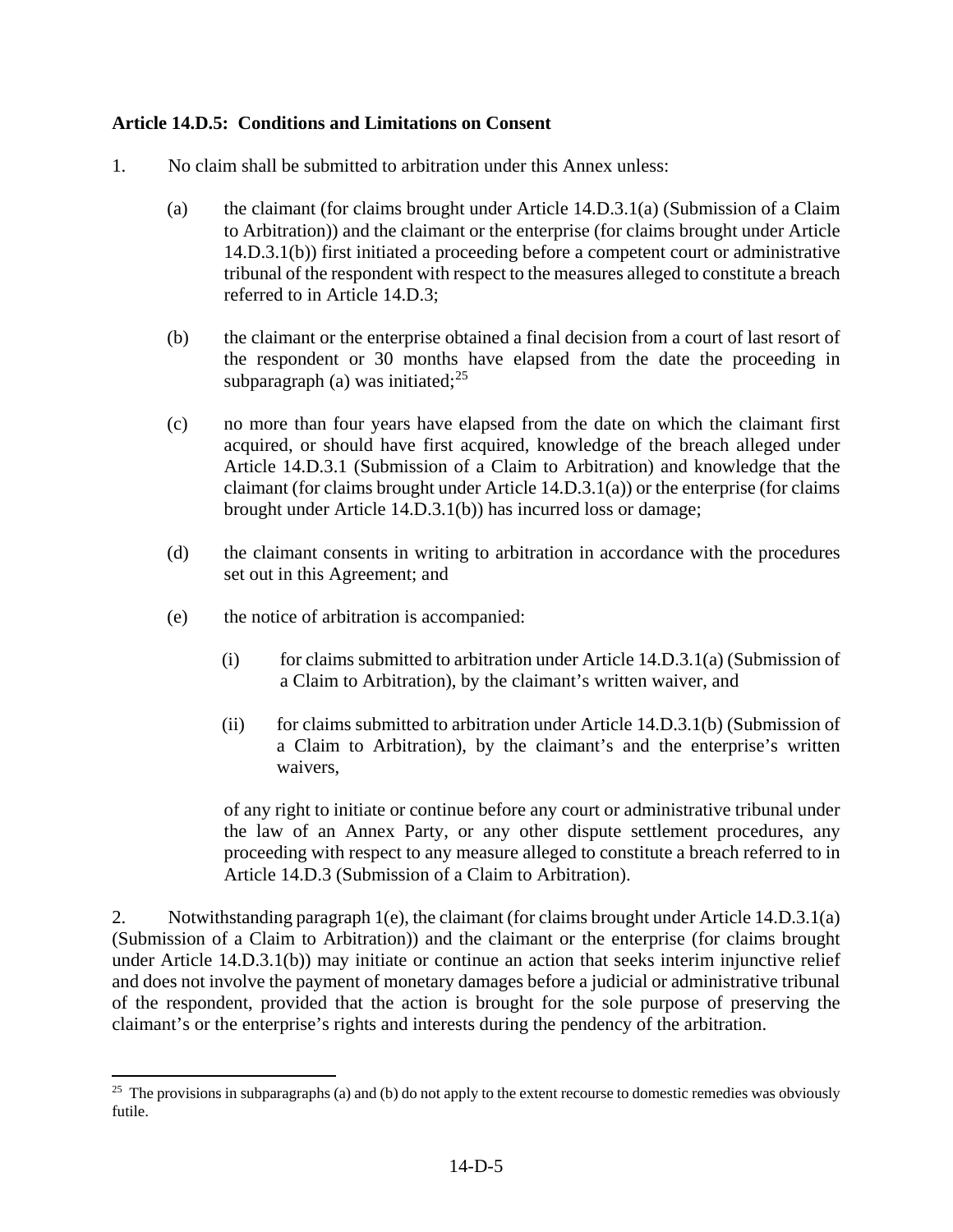# **Article 14.D.6: Selection of Arbitrators**

1. Unless the disputing parties agree otherwise, the tribunal shall comprise three arbitrators, one arbitrator appointed by each of the disputing parties and the third, who shall be the presiding arbitrator, appointed by agreement of the disputing parties.

2. The Secretary-General shall serve as appointing authority for an arbitration under this Annex.

3. If a tribunal has not been constituted within a period of 75 days after the date that a claim is submitted to arbitration under this Annex, the Secretary-General, on the request of a disputing party, shall appoint, in his or her discretion, the arbitrator or arbitrators not yet appointed. The Secretary-General shall not appoint a national of either the respondent or the Party of the claimant as the presiding arbitrator unless the disputing parties agree otherwise.

4. For the purposes of Article 39 of the ICSID Convention and Article 7 of Schedule C to the ICSID Additional Facility Rules, and without prejudice to an objection to an arbitrator on a ground other than nationality:

- (a) the respondent agrees to the appointment of each individual member of a tribunal established under the ICSID Convention or the ICSID Additional Facility Rules;
- (b) a claimant referred to in Article 14.D.3.1(a) (Submission of a Claim to Arbitration) may submit a claim to arbitration under this Annex, or continue a claim, under the ICSID Convention or the ICSID Additional Facility Rules, only on condition that the claimant agrees in writing to the appointment of each individual member of the tribunal; and
- (c) a claimant referred to in Article 14.D.3.1(b) (Submission of a Claim to Arbitration) may submit a claim to arbitration under this Annex, or continue a claim, under the ICSID Convention or the ICSID Additional Facility Rules, only on condition that the claimant and the enterprise agree in writing to the appointment of each individual member of the tribunal.
- 5. Arbitrators appointed to a tribunal for claims submitted under Article 14.D.3.1 shall:
	- (a) comply with the International Bar Association Guidelines on Conflicts of Interest in International Arbitration, including guidelines regarding direct or indirect conflicts of interest, or any supplemental guidelines or rules adopted by the Annex Parties;
	- (b) not take instructions from any organization or government regarding the dispute; and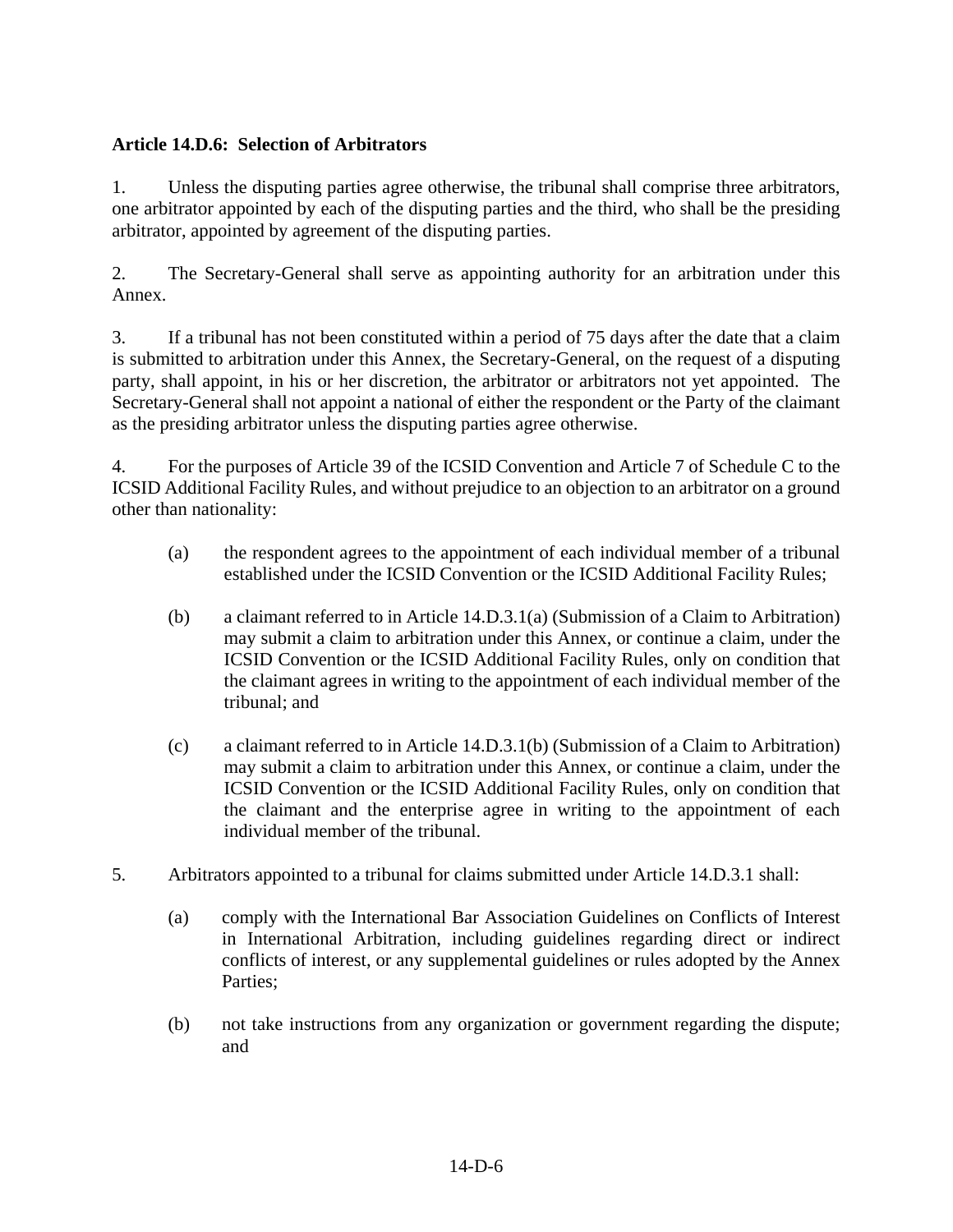(c) not, for the duration of the proceedings, act as counsel or as party-appointed expert or witness in any pending arbitration under the annexes to this Chapter.

6. Challenges to arbitrators shall be governed by the procedures in the UNCITRAL Arbitration Rules.

# **Article 14.D.7: Conduct of the Arbitration**

1. The disputing parties may agree on the legal place of any arbitration under the arbitration rules applicable under Article 14.D.3.3 (Submission of a Claim to Arbitration). If the disputing parties fail to reach agreement, the tribunal shall determine the place in accordance with the applicable arbitration rules, provided that the place shall be in the territory of a State that is a party to the New York Convention.

2. The non-disputing Annex Party may make oral and written submissions to the tribunal regarding the interpretation of this Agreement.

3. After consultation with the disputing parties, the tribunal may accept and consider written *amicus curiae* submissions regarding a matter of fact or law within the scope of the dispute that may assist the tribunal in evaluating the submissions and arguments of the disputing parties from a person or entity that is not a disputing party but has a significant interest in the arbitral proceedings. Each submission shall identify the author; disclose any affiliation, direct or indirect, with any disputing party; and identify any person, government, or other entity that has provided, or will provide, any financial or other assistance in preparing the submission. Each submission shall be in a language of the arbitration and comply with any page limits and deadlines set by the tribunal. The tribunal shall provide the disputing parties with an opportunity to respond to such submissions. The tribunal shall ensure that the submissions do not disrupt or unduly burden the arbitral proceedings, or unfairly prejudice any disputing party.

4. Without prejudice to a tribunal's authority to address other objections as a preliminary question, such as an objection that a dispute is not within the competence of the tribunal, including an objection to the tribunal's jurisdiction, a tribunal shall address and decide as a preliminary question any objection by the respondent that, as a matter of law, a claim submitted is not a claim for which an award in favor of the claimant may be made under Article 14.D.13 (Awards) or that a claim is manifestly without legal merit.

- (a) An objection under this paragraph shall be submitted to the tribunal as soon as possible after the tribunal is constituted, and in no event later than the date the tribunal fixes for the respondent to submit its counter-memorial or, in the case of an amendment to the notice of arbitration, the date the tribunal fixes for the respondent to submit its response to the amendment.
- (b) On receipt of an objection under this paragraph, the tribunal shall suspend any proceedings on the merits, establish a schedule for considering the objection consistent with any schedule it has established for considering any other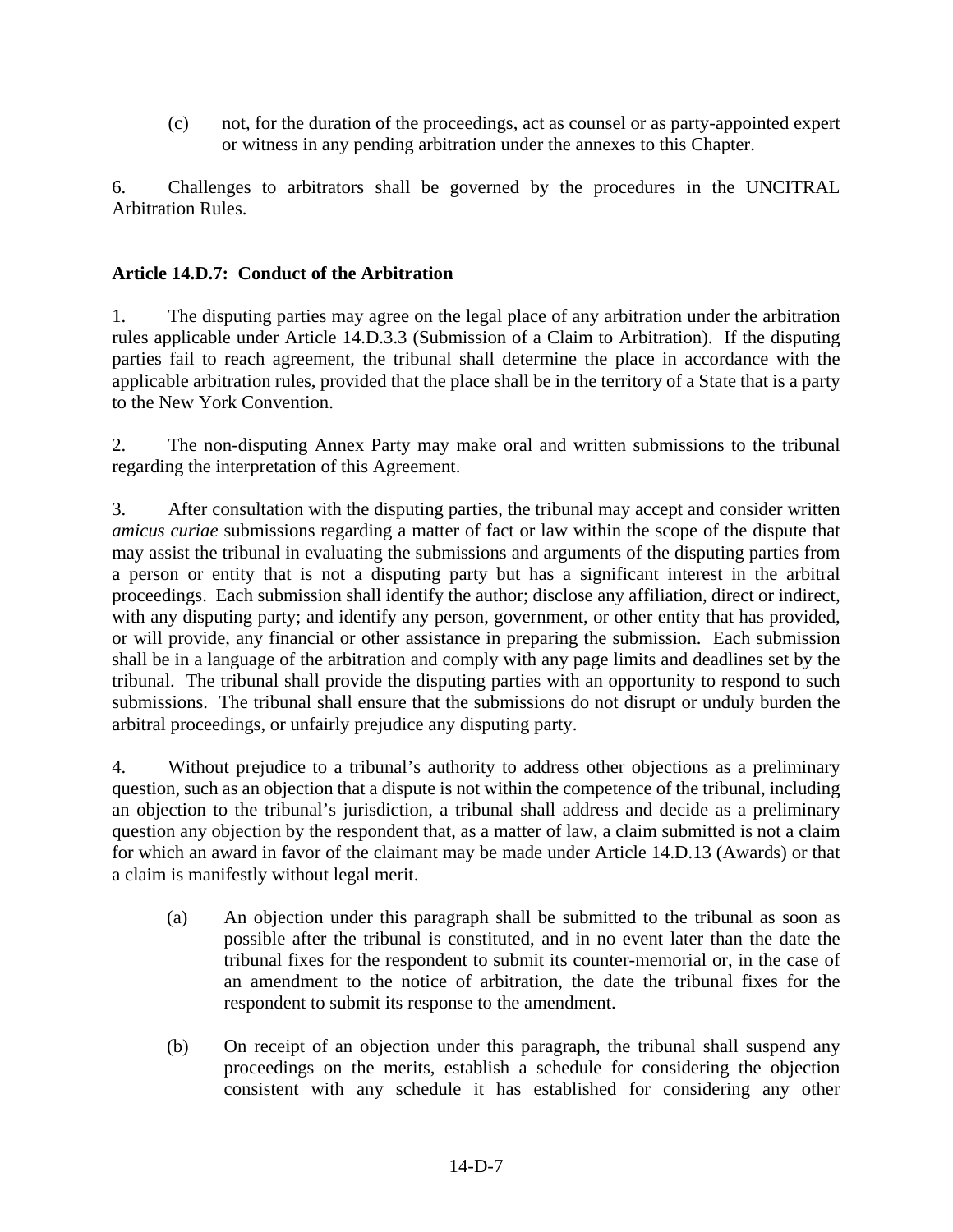preliminary question, and issue a decision or award on the objection, stating the grounds therefor.

- (c) In deciding an objection under this paragraph that a claim submitted is not a claim for which an award in favor of the claimant may be made under Article 14.D.13 (Awards), the tribunal shall assume to be true the claimant's factual allegations in support of any claim in the notice of arbitration (or any amendment thereof) and, in disputes brought under the UNCITRAL Arbitration Rules, the statement of claim referred to in the relevant article of the UNCITRAL Arbitration Rules. The tribunal may also consider any relevant facts not in dispute.
- (d) The respondent does not waive any objection as to competence, including an objection to jurisdiction, or any argument on the merits merely because the respondent did or did not raise an objection under this paragraph or make use of the expedited procedure set out in paragraph 5.

5. In the event that the respondent so requests within 45 days after the tribunal is constituted, the tribunal shall decide on an expedited basis an objection under paragraph 4 or any objection that the dispute is not within the tribunal's competence, including an objection that the dispute is not within the tribunal's jurisdiction. The tribunal shall suspend any proceedings on the merits and issue a decision or award on the objection, stating the grounds therefor, no later than 150 days after the date of the request. However, if a disputing party requests a hearing, the tribunal may take an additional 30 days to issue the decision or award. Regardless of whether a hearing is requested, a tribunal may, on a showing of extraordinary cause, delay issuing its decision or award by an additional brief period, which may not exceed 30 days.

6. When the tribunal decides a respondent's objection under paragraph 4 or 5, it may, if warranted, award to the prevailing disputing party reasonable costs and attorney's fees incurred in submitting or opposing the objection. In determining whether such an award is warranted, the tribunal shall consider whether either the claimant's claim or the respondent's objection was frivolous, and shall provide the disputing parties a reasonable opportunity to comment.

7. For greater certainty, if an investor of an Annex Party submits a claim under this Annex, the investor has the burden of proving all elements of its claims, consistent with general principles of international law applicable to international arbitration.

8. A respondent may not assert as a defense, counterclaim, right of set-off, or for any other reason, that the claimant has received or will receive indemnification or other compensation for all or part of the alleged damages pursuant to an insurance or guarantee contract.

9. A tribunal may order an interim measure of protection to preserve the rights of a disputing party, or to ensure that the tribunal's jurisdiction is made fully effective, including an order to preserve evidence in the possession or control of a disputing party or to protect the tribunal's jurisdiction. A tribunal may not order attachment or enjoin the application of a measure alleged to constitute a breach referred to in Article 14.D.3 (Submission of a Claim to Arbitration). For the purposes of this paragraph, an order includes a recommendation.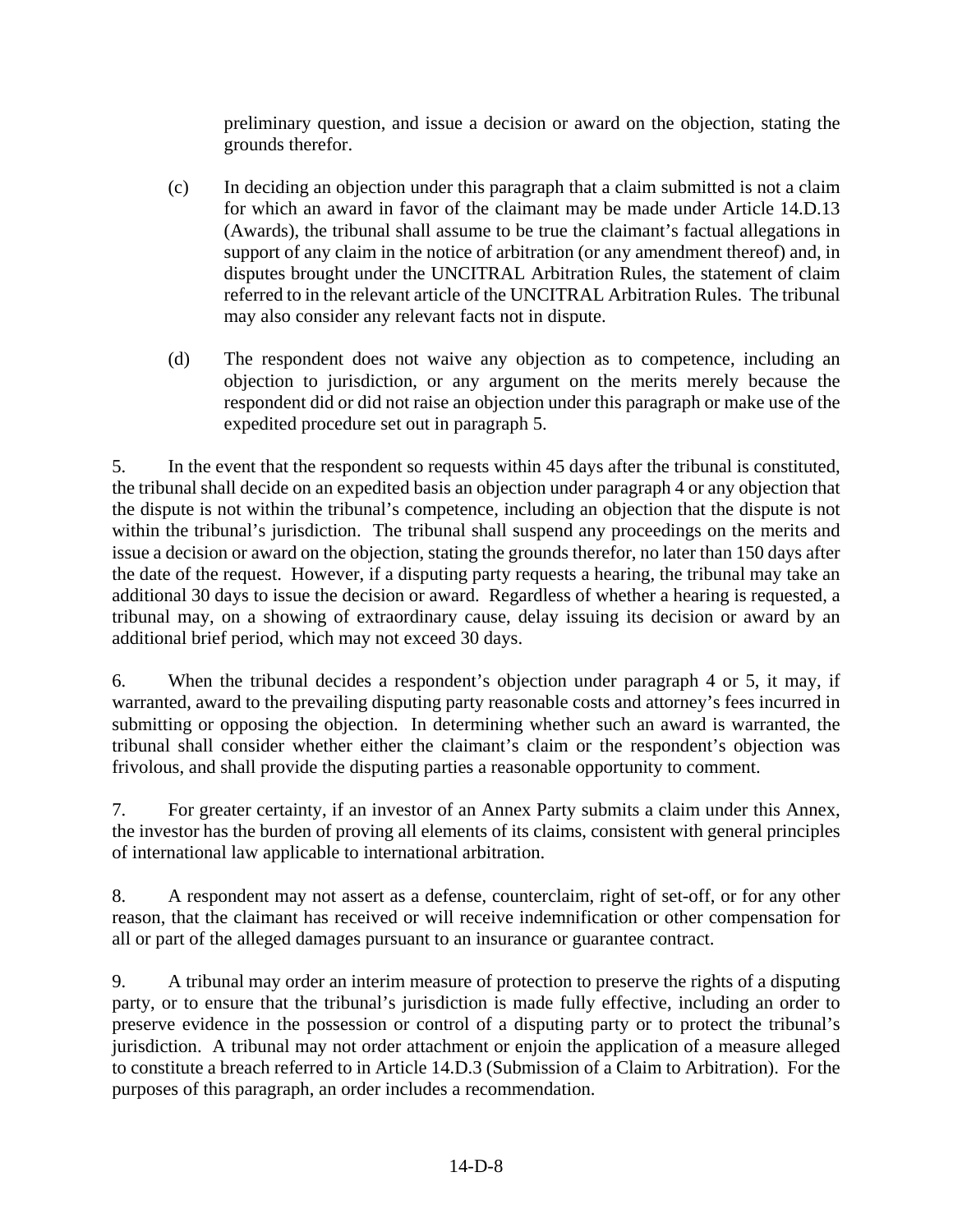10. The tribunal and the disputing parties shall endeavor to conduct the arbitration in an expeditious and cost-effective manner.

11. Following the submission of a claim to arbitration under this Annex, if the disputing parties fail to take any steps in the proceedings for more than 150 days, or such period as they may agree with the approval of the tribunal, the tribunal shall notify the disputing parties that they shall be deemed to have discontinued the proceedings if the parties fail to take any steps within 30 days after the notice is received. If the parties fail to take any steps within that time period, the tribunal shall take note of the discontinuance in an order. If a tribunal has not yet been constituted, the Secretary-General shall assume these responsibilities.

12. In any arbitration conducted under this Annex, at the request of a disputing party, a tribunal shall, before issuing a decision or award on liability, transmit its proposed decision or award to the disputing parties. Within 60 days after the tribunal transmits its proposed decision or award, the disputing parties may submit written comments to the tribunal concerning any aspect of its proposed decision or award. The tribunal shall consider any comments and issue its decision or award no later than 45 days after the expiration of the 60 day comment period.

# **Article 14.D.8: Transparency of Arbitral Proceedings**

1. Subject to paragraphs 2 and 4, the respondent shall, after receiving the following documents, promptly transmit them to the non-disputing Annex Party and make them available to the public:

- (a) the notice of intent;
- (b) the notice of arbitration;
- (c) pleadings, memorials, and briefs submitted to the tribunal by a disputing party and any written submissions submitted pursuant to Article 14.D.7.2 and 14.D.7.3 (Conduct of the Arbitration), , and Article 14.D.12 (Consolidation);
- (d) minutes or transcripts of hearings of the tribunal, if available; and
- (e) orders, awards, and decisions of the tribunal.

2. The tribunal shall conduct hearings open to the public and shall determine, in consultation with the disputing parties, the appropriate logistical arrangements. If a disputing party intends to use information in a hearing that is designated as protected information or otherwise subject to paragraph 3 it shall so advise the tribunal. The tribunal shall make appropriate arrangements to protect such information from disclosure which may include closing the hearing for the duration of the discussion of that information.

3. Nothing in this Annex, including paragraph 4(d), requires a respondent to make available to the public or otherwise disclose during or after the arbitral proceedings, including the hearing,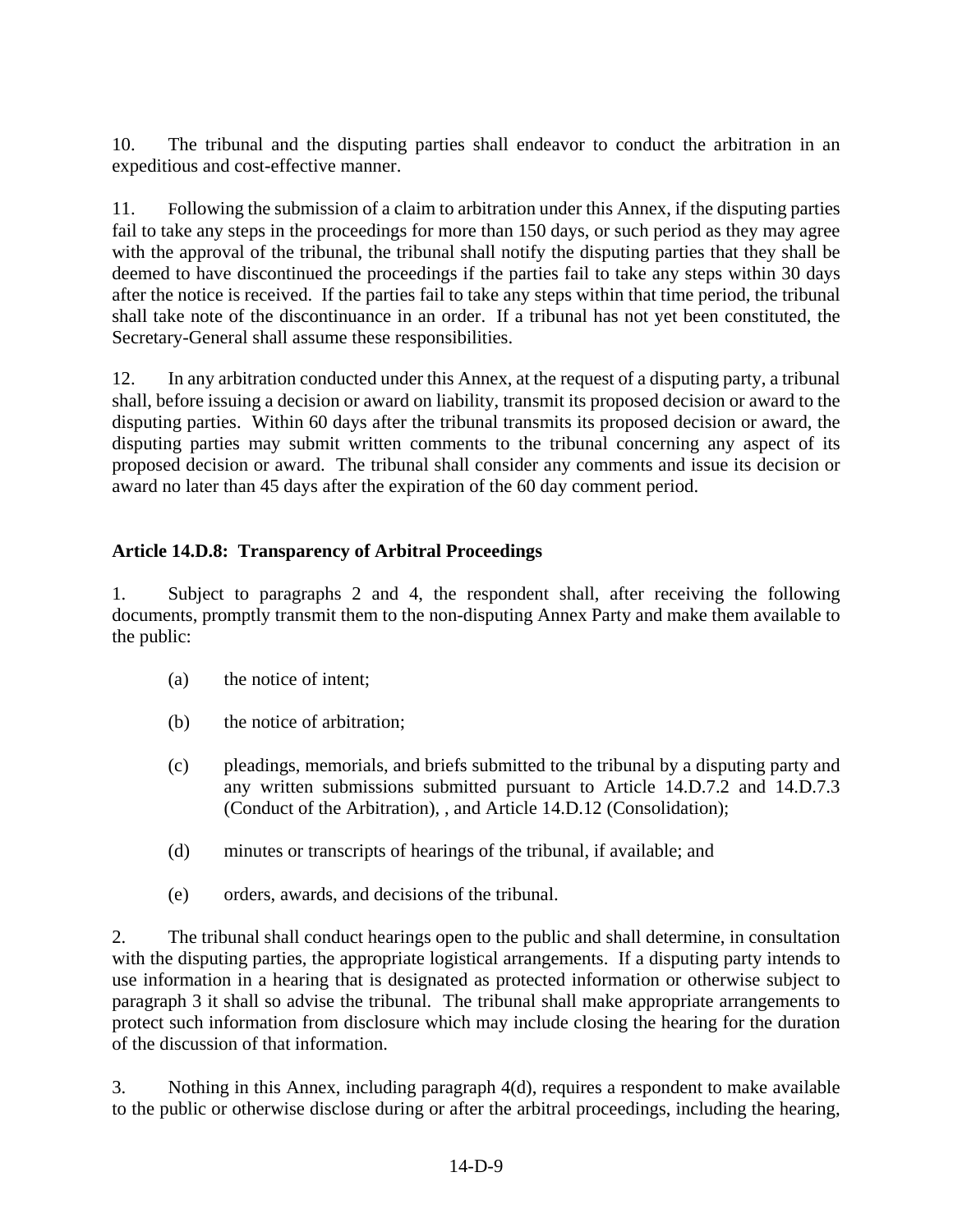protected information, or to furnish or allow access to information that it may withhold in accordance with Article 32.2 (Essential Security) or Article 32.7 (Disclosure of Information).<sup>[26](#page-28-0)</sup>

4. Any protected information that is submitted to the tribunal shall be protected from disclosure in accordance with the following procedures:

- (a) subject to subparagraph (d), neither the disputing parties nor the tribunal shall disclose to the non-disputing Annex Party or to the public any protected information if the disputing party that provided the information clearly designates it in accordance with subparagraph (b);
- (b) any disputing party claiming that certain information constitutes protected information shall clearly designate the information according to any schedule set by the tribunal;
- (c) a disputing party shall, according to any schedule set by the tribunal, submit a redacted version of the document that does not contain the protected information. Only the redacted version shall be disclosed in accordance with paragraph 1; and
- (d) the tribunal, subject to paragraph 3, shall decide any objection regarding the designation of information claimed to be protected information. If the tribunal determines that the information was not properly designated, the disputing party that submitted the information may:
	- (i) withdraw all or part of its submission containing that information, or
	- (ii) agree to resubmit complete and redacted documents with corrected designations in accordance with the tribunal's determination and subparagraph (c).

In either case, the other disputing party shall, whenever necessary, resubmit complete and redacted documents which either remove the information withdrawn under subparagraph  $(d)(i)$  by the disputing party that first submitted the information or redesignate the information consistent with the designation under subparagraph (d)(ii) of the disputing party that first submitted the information.

5. Nothing in this Annex requires a respondent to withhold from the public information required to be disclosed by its laws. The respondent should endeavor to apply those laws in a manner sensitive to protecting from disclosure information that has been designated as protected information.

 $\overline{a}$ 

<span id="page-28-0"></span> $26$  For greater certainty, when a respondent chooses to disclose to the tribunal information that may be withheld in accordance with Article 32.2 (Essential Security) or Article 32.7 (Disclosure of Information), the respondent may still withhold that information from disclosure to the public.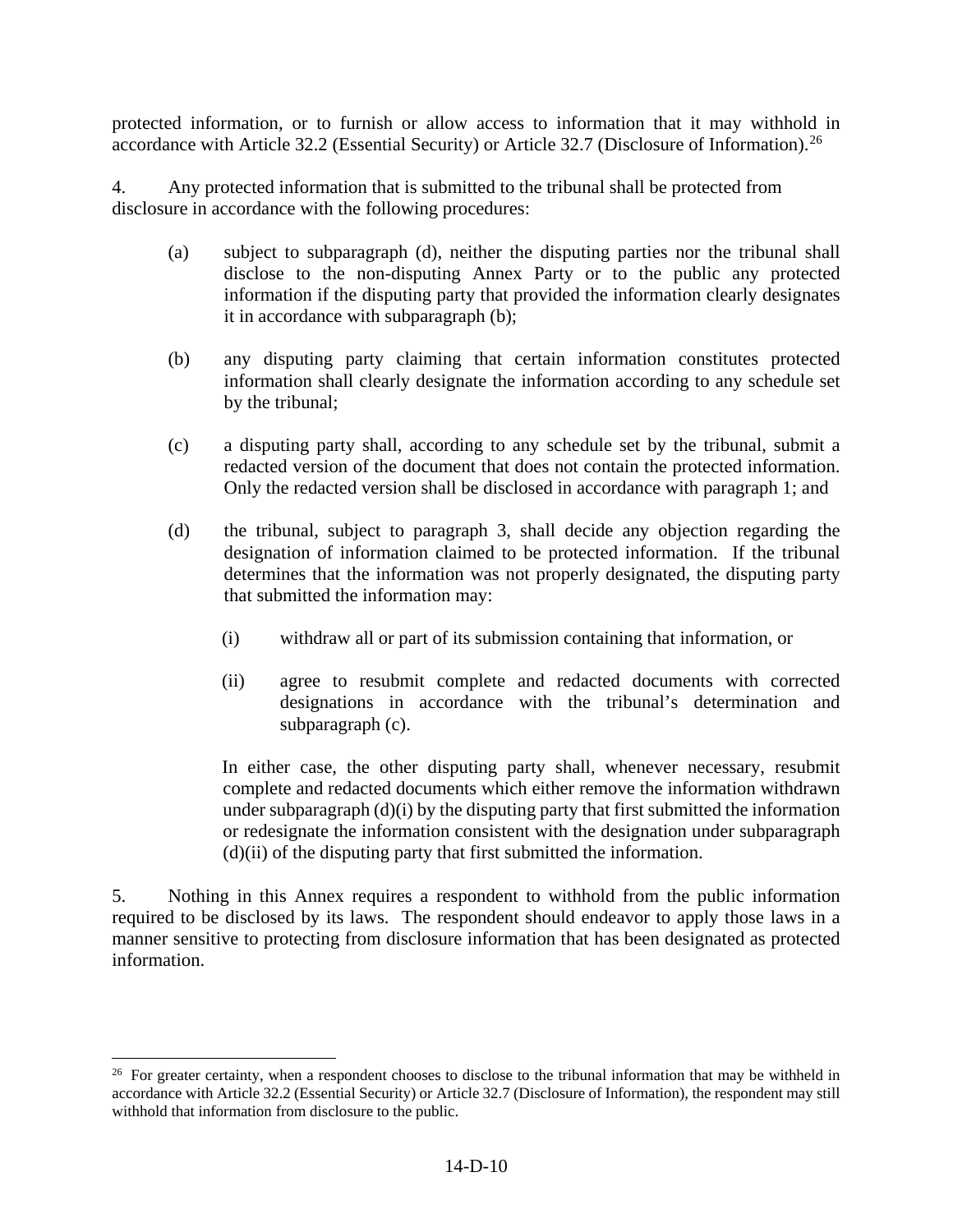## **Article 14.D.9: Governing Law**

1. Subject to paragraph 2, when a claim is submitted under Article 14.D.3.1 (Submission of a Claim to Arbitration), the tribunal shall decide the issues in dispute in accordance with this Agreement and applicable rules of international law.

2. A decision of the Commission on the interpretation of a provision of this Agreement under Article 30.2 (Functions of the Commission) shall be binding on a tribunal, and any decision or award issued by a tribunal must be consistent with that decision.

## **Article 14.D.10: Interpretation of Annexes**

1. If a respondent asserts as a defense that the measure alleged to be a breach is within the scope of a non-conforming measure set out in Annex I or Annex II, the tribunal shall, on request of the respondent, request the interpretation of the Commission on the issue. The Commission shall submit in writing any decision on its interpretation under Article 30.2 (Functions of the Commission) to the tribunal within 90 days of delivery of the request.

2. A decision issued by the Commission under paragraph 1 shall be binding on the tribunal, and any decision or award issued by the tribunal must be consistent with that decision. If the Commission fails to issue such a decision within 90 days, the tribunal shall decide the issue.

#### **Article 14.D.11: Expert Reports**

Without prejudice to the appointment of other kinds of experts when authorized by the applicable arbitration rules, a tribunal, on request of a disputing party or, unless the disputing parties disapprove, on its own initiative, may appoint one or more experts to report to it in writing on any factual issue concerning scientific matters raised by a disputing party in a proceeding, subject to any terms and conditions that the disputing parties may agree.

#### **Article 14.D.12: Consolidation**

1. If two or more claims have been submitted separately to arbitration under Article 14.D.3.1 (Submission of a Claim to Arbitration) and the claims have a question of law or fact in common and arise out of the same events or circumstances, any disputing party may seek a consolidation order in accordance with the agreement of all the disputing parties sought to be covered by the order or the terms of paragraphs 2 through 10.

2. A disputing party that seeks a consolidation order under this Article shall deliver, in writing, a request to the Secretary-General and to all the disputing parties sought to be covered by the order and shall specify in the request: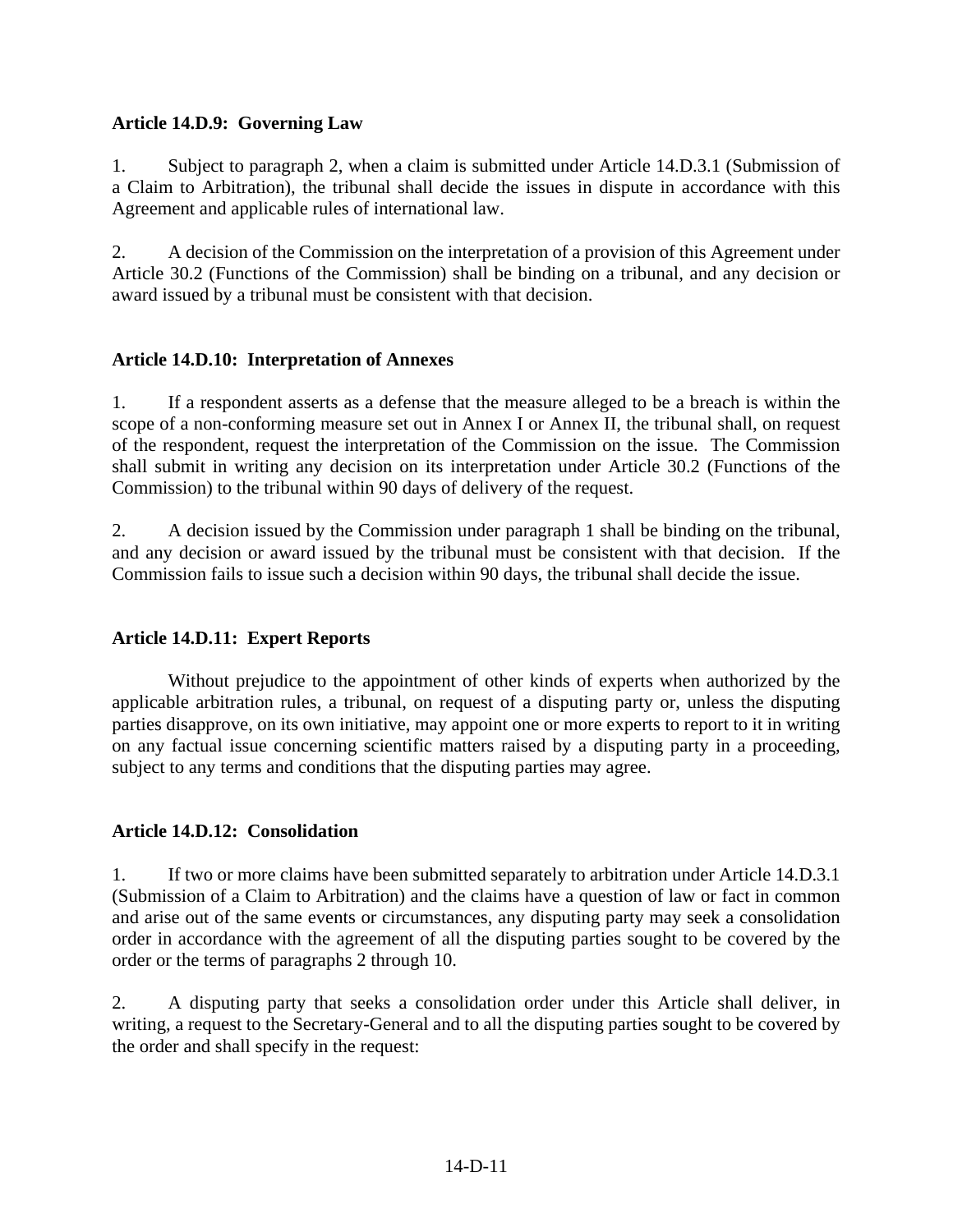- (a) the names and addresses of all the disputing parties sought to be covered by the order;
- (b) the nature of the order sought; and
- (c) the grounds on which the order is sought.

3. Unless the Secretary-General finds within a period of 30 days after the date of receiving a request under paragraph 2 that the request is manifestly unfounded, a tribunal shall be established under this Article.

4. Unless all the disputing parties sought to be covered by the order agree otherwise, a tribunal established under this Article shall comprise three arbitrators:

- (a) one arbitrator appointed by agreement of the claimants;
- (b) one arbitrator appointed by the respondent; and
- (c) the presiding arbitrator appointed by the Secretary-General, provided that the presiding arbitrator is not a national of the respondent or of the Party of the claimants.

5. If, within a period of 60 days after the date when the Secretary-General receives a request made under paragraph 2, the respondent fails or the claimants fail to appoint an arbitrator in accordance with paragraph 4, the Secretary-General, on request of any disputing party sought to be covered by the order, shall appoint, in his or her discretion, the arbitrator or arbitrators not yet appointed.

6. If a tribunal established under this Article is satisfied that two or more claims that have been submitted to arbitration under Article 14.D.3.1 (Submission of a Claim to Arbitration) have a question of law or fact in common, and arise out of the same events or circumstances, the tribunal may, in the interest of fair and efficient resolution of the claims, and after hearing the disputing parties, by order:

- (a) assume jurisdiction over, and hear and determine together, all or part of the claims;
- (b) assume jurisdiction over, and hear and determine one or more of the claims, the determination of which it believes would assist in the resolution of the others; or
- (c) instruct a tribunal previously established under Article 14.D.6 (Selection of Arbitrators) to assume jurisdiction over, and hear and determine together, all or part of the claims, provided that:
	- (i) that tribunal, on request of a claimant that was not previously a disputing party before that tribunal, shall be reconstituted with its original members,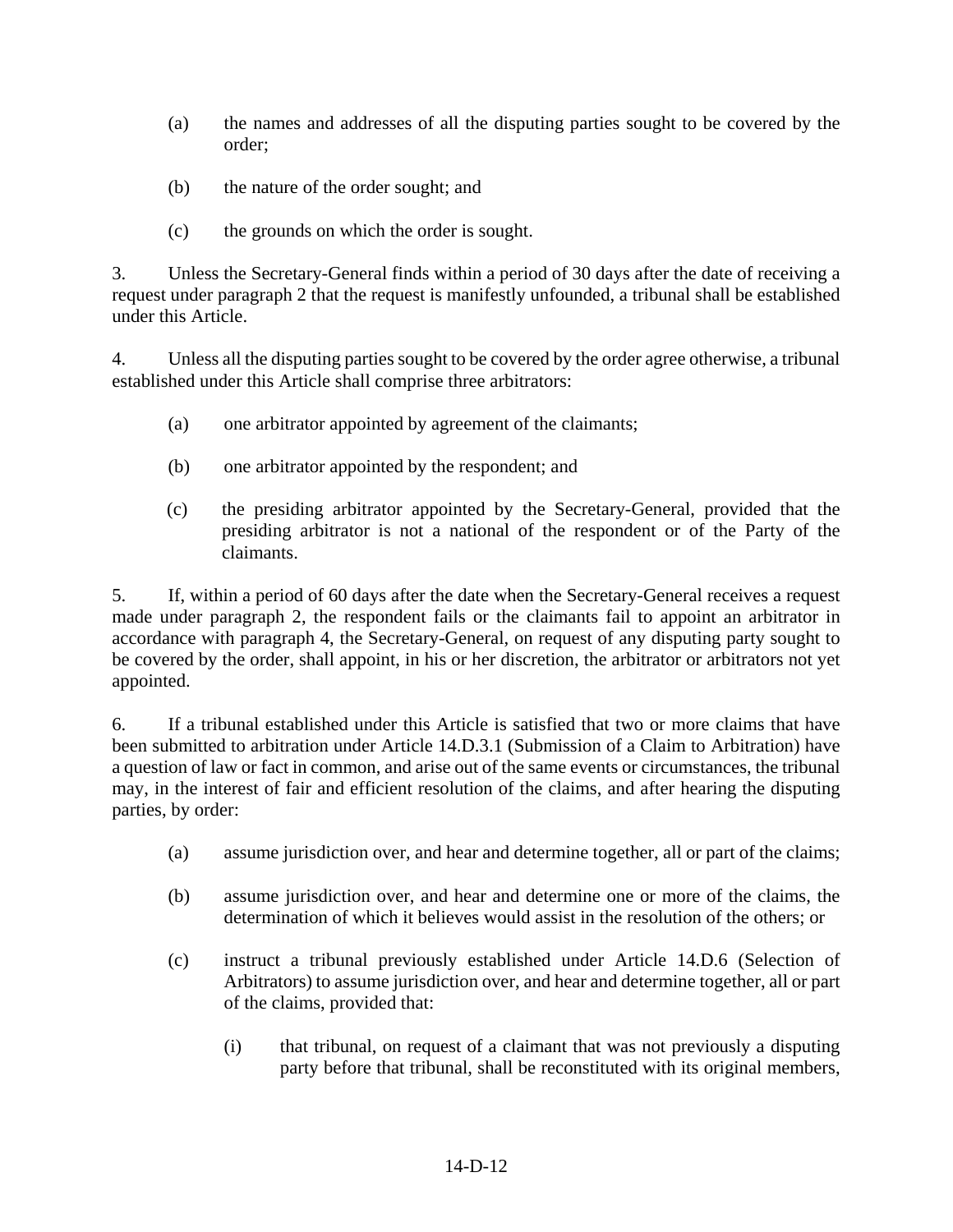except that the arbitrator for the claimants shall be appointed pursuant to paragraphs  $4(a)$  and 5, and

(ii) that tribunal shall decide whether a prior hearing shall be repeated.

7. If a tribunal has been established under this Article, a claimant that has submitted a claim to arbitration under Article 14.D.3.1 (Submission of a Claim to Arbitration) and that has not been named in a request made under paragraph 2 may make a written request to the tribunal that it be included in any order made under paragraph 6. The request shall specify:

- (a) the name and address of the claimant;
- (b) the nature of the order sought; and
- (c) the grounds on which the order is sought.

The claimant shall deliver a copy of its request to the Secretary-General.

8. A tribunal established under this Article shall conduct its proceedings in accordance with the UNCITRAL Arbitration Rules, except as modified by this Annex.

9. A tribunal established under Article 14.D.6 (Selection of Arbitrators) shall not have jurisdiction to decide a claim, or a part of a claim, over which a tribunal established or instructed under this Article has assumed jurisdiction.

10. On the application of a disputing party, a tribunal established under this Article, pending its decision under paragraph 6, may order that the proceedings of a tribunal established under Article 14.D.6 (Selection of Arbitrators) be stayed, unless the latter tribunal has already adjourned its proceedings.

## **Article 14.D.13: Awards**

 $\overline{\phantom{a}}$ 

1. When a tribunal makes a final award, the tribunal may award, separately or in combination, only:

- (a) monetary damages and any applicable interest; and
- (b) restitution of property, in which case the award shall provide that the respondent may pay monetary damages and any applicable interest in lieu of restitution.<sup>[27](#page-31-0)</sup>

2. For greater certainty, if an investor of an Annex Party submits a claim to arbitration under Article 14.D.3.1 (Submission of a Claim to Arbitration), it may recover only for loss or damage that is established on the basis of satisfactory evidence and that is not inherently speculative.

<span id="page-31-0"></span><sup>&</sup>lt;sup>27</sup> For greater certainty, in the final award the tribunal may not order the respondent to take or not to take other actions, including the amendment, repeal, adoption, or implementation of a law or regulation.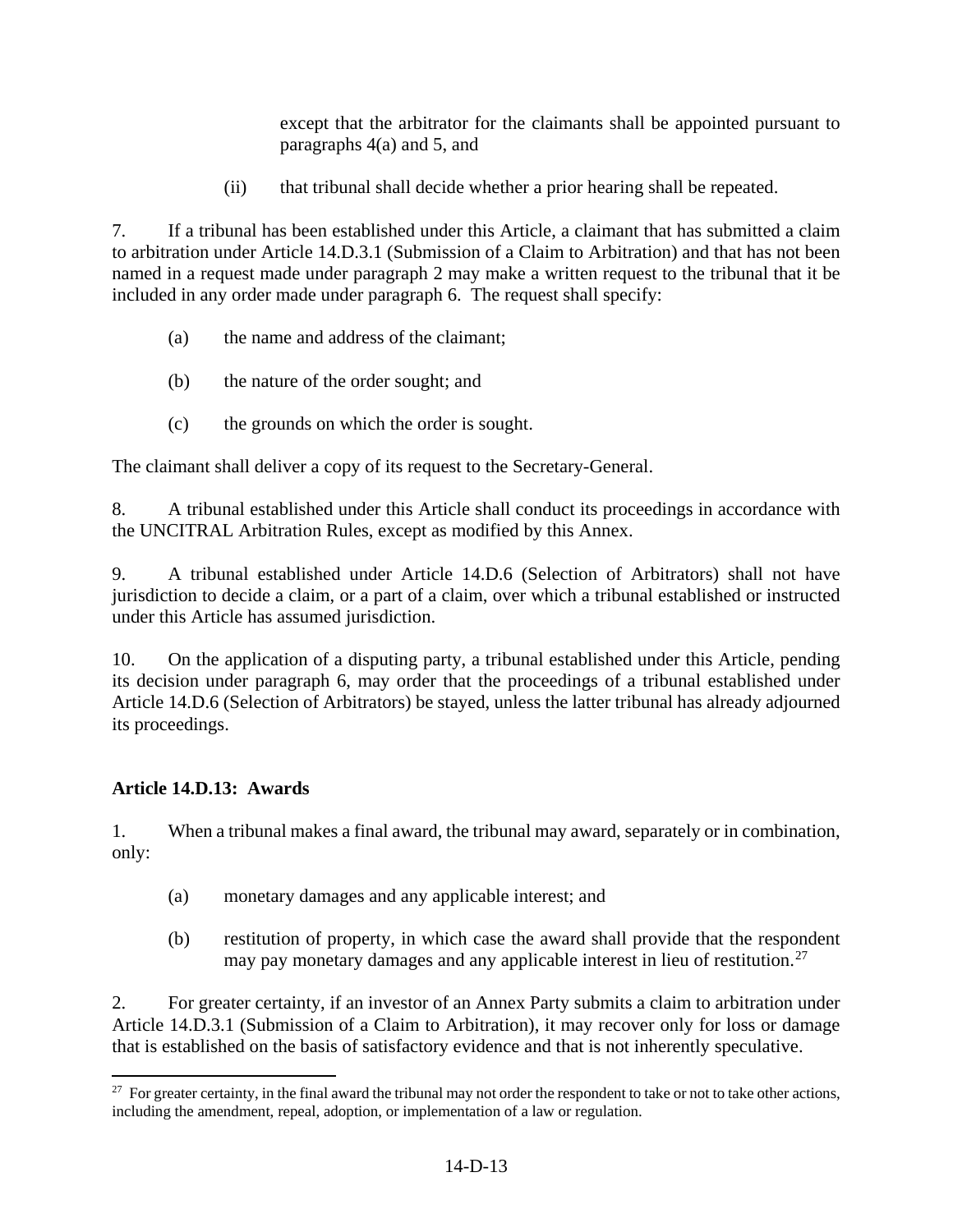3. For greater certainty, if an investor of an Annex Party submits a claim to arbitration under Article 14.D.3.1(a) (Submission of a Claim to Arbitration), it may recover only for loss or damage incurred in its capacity as an investor of an Annex Party.

4. A tribunal may also award costs and attorney's fees incurred by the disputing parties in connection with the arbitral proceedings, and shall determine how and by whom those costs and attorney's fees shall be paid, in accordance with this Annex and the applicable arbitration rules.

5. Subject to paragraph 1, if a claim is submitted to arbitration under Article 14.D.3.1(b) (Submission of a Claim to Arbitration) and an award is made in favor of the enterprise:

- (a) an award of restitution of property shall provide that restitution be made to the enterprise;
- (b) an award of monetary damages and any applicable interest shall provide that the sum be paid to the enterprise; and
- (c) the award shall provide that it is made without prejudice to any right that any person may have under applicable domestic law with respect to the relief provided in the award.

6. A tribunal shall not award punitive damages.

7. An award made by a tribunal has no binding force except between the disputing parties and in respect of the particular case.

8. Subject to paragraph 9 and the applicable review procedure for an interim award, a disputing party shall abide by and comply with an award without delay.

- 9. A disputing party shall not seek enforcement of a final award until:
	- (a) in the case of a final award made under the ICSID Convention:
		- (i) 120 days have elapsed from the date the award was rendered and no disputing party has requested revision or annulment of the award, or
		- (ii) revision or annulment proceedings have been completed; and
	- (b) in the case of a final award under the ICSID Additional Facility Rules, the UNCITRAL Arbitration Rules, or the rules selected pursuant to Article 14.D.3.3(d) (Submission of a Claim to Arbitration):
		- (i) 90 days have elapsed from the date the award was rendered and no disputing party has commenced a proceeding to revise, set aside or annul the award, or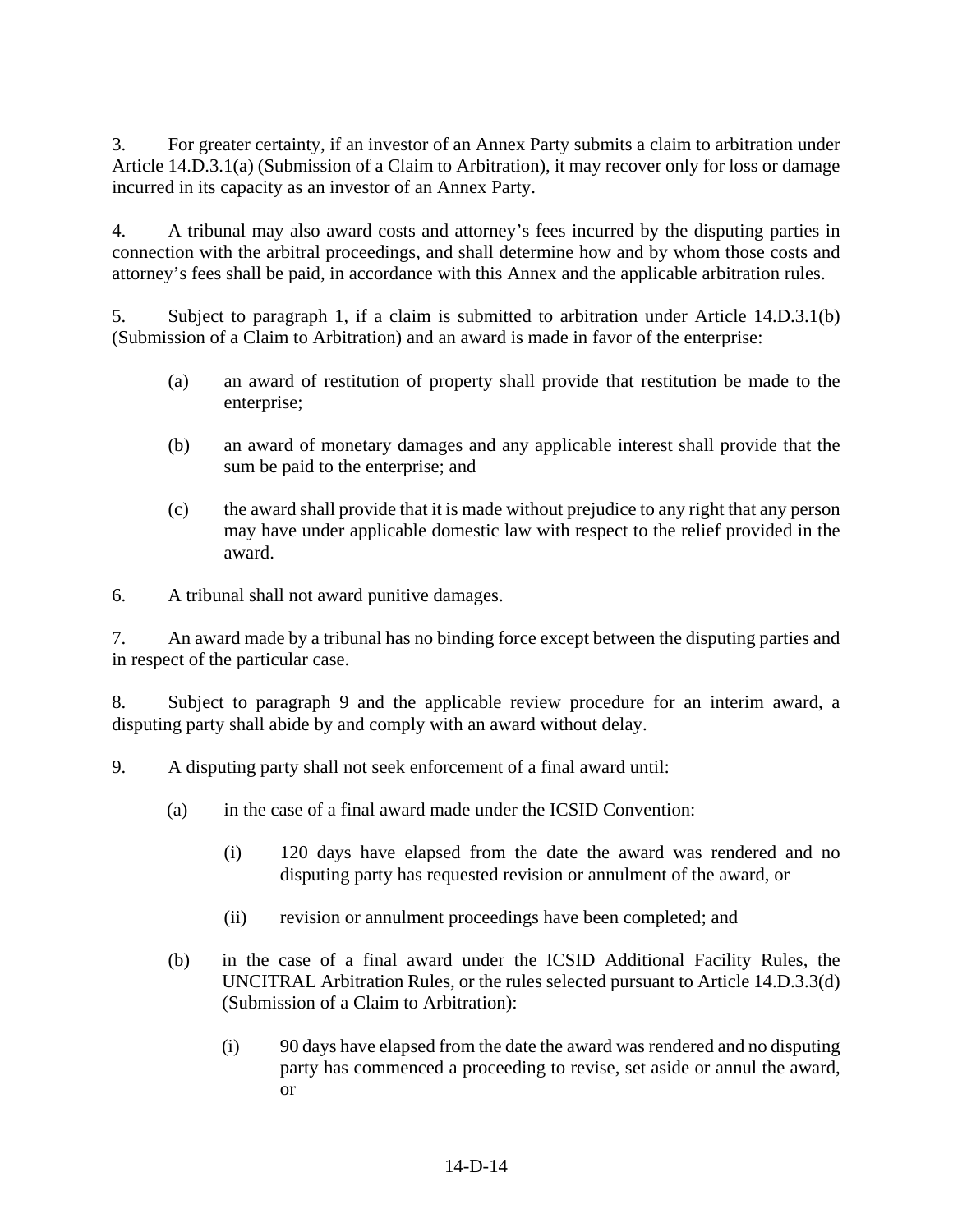(ii) a court has dismissed or allowed an application to revise, set aside or annul the award and there is no further appeal.

10. Each Annex Party shall provide for the enforcement of an award in its territory.

11. If the respondent fails to abide by or comply with a final award, on delivery of a request by the Party of the claimant, a panel shall be established under Article 31.6 (Establishment of a Panel). The requesting Party may seek in those proceedings:

- (a) a determination that the failure to abide by or comply with the final award is inconsistent with the obligations of this Agreement; and
- (b) in accordance with Article 31.17 (Panel Report), a recommendation that the respondent abide by or comply with the final award.

12. A disputing party may seek enforcement of an arbitration award under the ICSID Convention, the New York Convention, or the Inter-American Convention regardless of whether proceedings have been taken under paragraph 11.

13. A claim that is submitted to arbitration under this Annex shall be considered to arise out of a commercial relationship or transaction for the purposes of Article I of the New York Convention and Article I of the Inter-American Convention.

## **Article 14.D.14: Service of Documents**

Delivery of notice and other documents to an Annex Party shall be made to the place named for that Annex Party in Appendix 1 (Service of Documents on an Annex Party). An Annex Party shall promptly make publicly available and notify the other Annex Party of any change to the place referred to in that Appendix.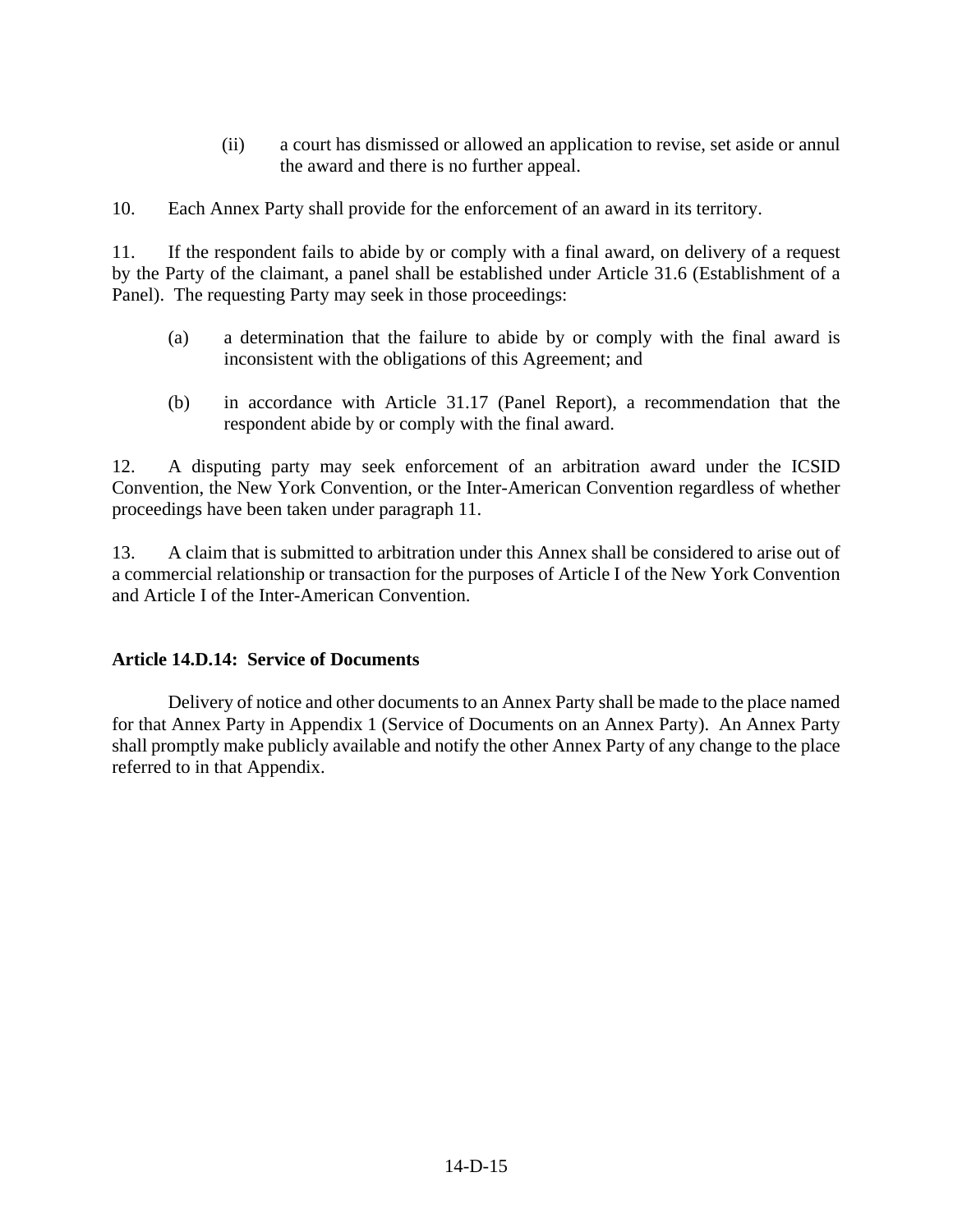### **APPENDIX 1**

#### **SERVICE OF DOCUMENTS ON AN ANNEX PARTY**

#### **Mexico**

Notices and other documents in disputes under this Annex shall be served on Mexico by delivery to:

Dirección General de Consultoría Jurídica de Comercio Internacional Secretaría de Economía Pachuca #189, piso 19 Col. Condesa Demarcación Territorial Cuauhtémoc Ciudad de México C.P. 06140

#### **United States**

Notices and other documents in disputes under this Annex shall be served on the United States by delivery to:

Executive Director (L/H-EX) Office of the Legal Adviser & Bureau of Legislative Affairs U.S. Department of State 600 19th Street, NW Washington, D.C. 20552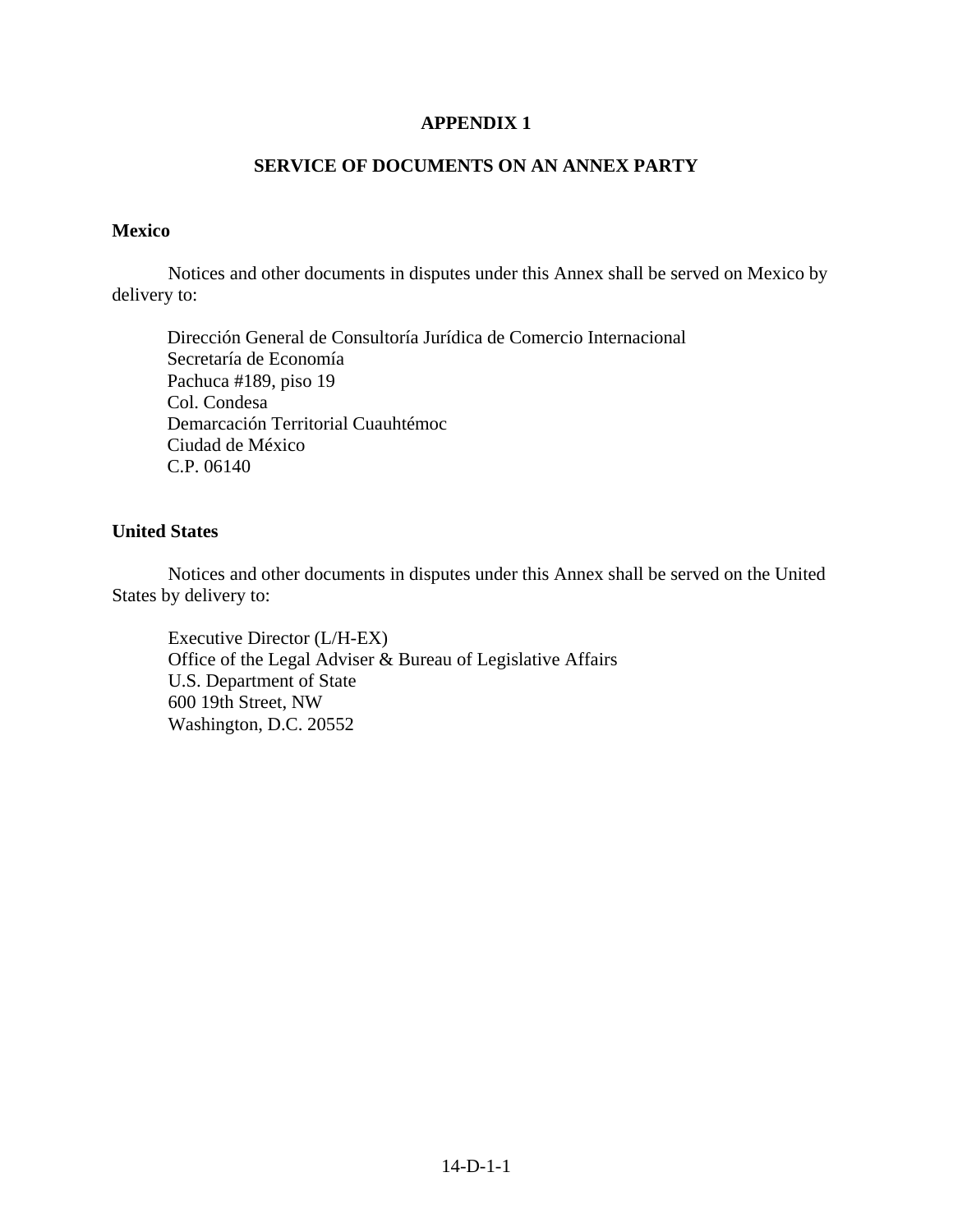## **APPENDIX 2**

#### **PUBLIC DEBT**

1. For greater certainty, no award shall be made in favor of a claimant for a claim under Article 14.D.3.1 (Submission of a Claim to Arbitration) with respect to default or non-payment of debt issued by a Party<sup>[28](#page-35-0)</sup> unless the claimant meets its burden of proving that such default or nonpayment constitutes a breach of a relevant obligation in the Chapter.

2. No claim that a restructuring of debt issued by a Party, standing alone, breaches an obligation in this Chapter shall be submitted to arbitration under Article 14.D.3.1 (Submission of a Claim to Arbitration), provided that the restructuring is effected as provided for under the debt instrument's terms, including the debt instrument's governing law.

 $\overline{\phantom{a}}$ 

<span id="page-35-0"></span><sup>&</sup>lt;sup>28</sup> For purposes of this Annex, "debt issued by a Party" includes, in the case of Mexico, "public debt" of Mexico as defined in Article 1 of the Federal Law on Public Debt (*Ley Federal de Deuda Pública*).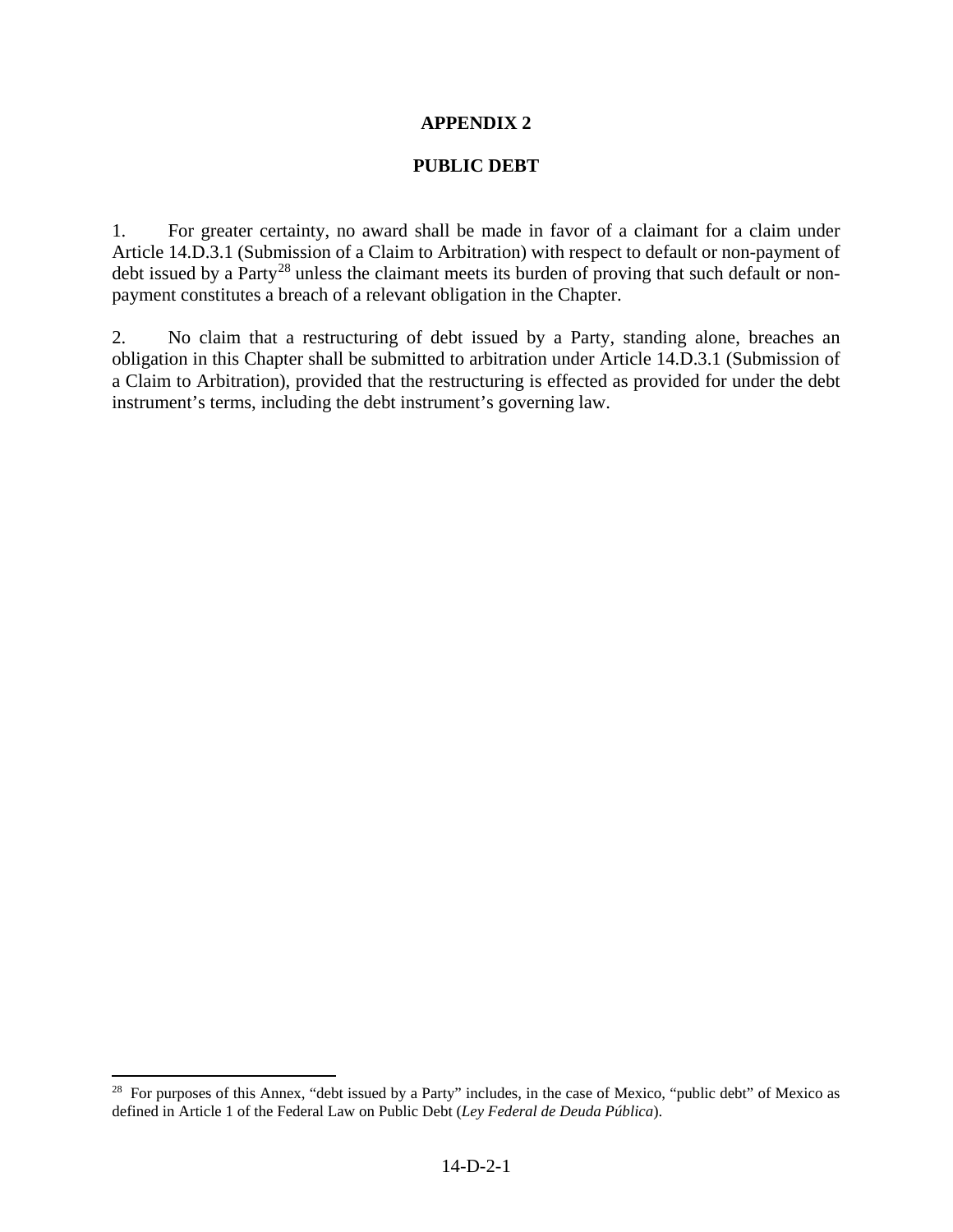## **APPENDIX 3**

#### **SUBMISSION OF A CLAIM TO ARBITRATION**

An investor of the United States may not submit to arbitration a claim that Mexico has breached an obligation under this Chapter either:

- (a) on its own behalf under Article 14.D.3.1(a) (Submission of a Claim to Arbitration); or
- (b) on behalf of an enterprise of Mexico that is a juridical person that the investor owns or controls directly or indirectly under Article 14.D.3.1(b) (Submission of a Claim to Arbitration),

if the investor or the enterprise, respectively, has alleged that breach of an obligation under this Chapter, as distinguished from breach of other obligations under Mexican law, in proceedings before a court or administrative tribunal of Mexico.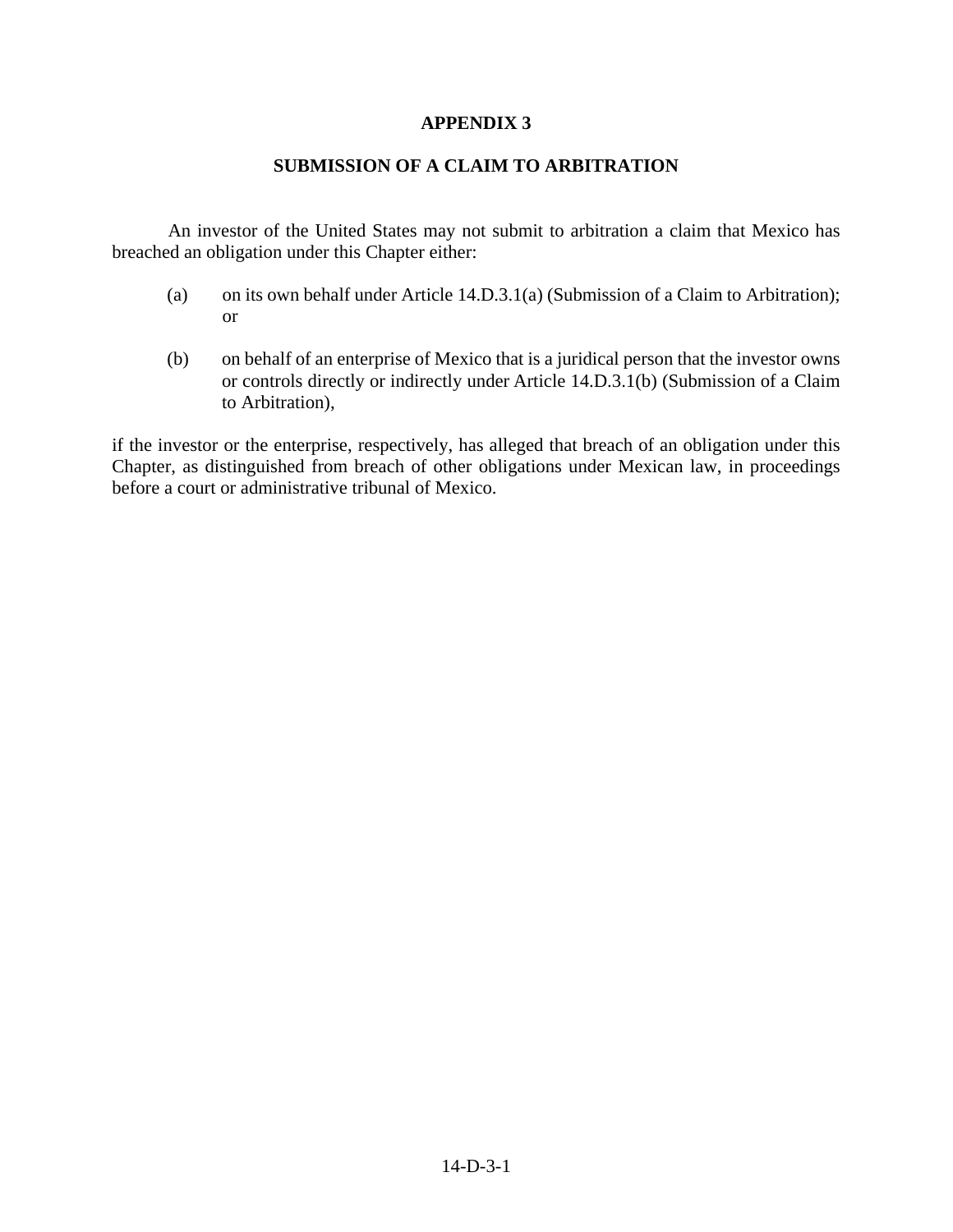## **ANNEX 14-E**

#### **MEXICO-UNITED STATES INVESTMENT DISPUTES RELATED TO COVERED GOVERNMENT CONTRACTS**

1. Annex 14-D (Mexico-United States Investment Disputes) applies as modified by this Annex to the settlement of a qualifying investment dispute under this Chapter in the circumstances set out in paragraph  $2.^{29}$  $2.^{29}$  $2.^{29}$ 

2. In the event that a disputing party considers that a qualifying investment dispute cannot be settled by consultation and negotiation:

- (a) the claimant, on its own behalf, may submit to arbitration under Annex 14-D (Mexico-United States Investment Disputes) a claim:
	- (i) that the respondent has breached any obligation under this Chapter,  $30$ provided that:
		- (A) the claimant is:
			- (1) a party to a covered government contract, or
			- (2) engaged in activities in the same covered sector in the territory of the respondent as an enterprise of the respondent that the claimant owns or controls directly or indirectly and that is a party to a covered government contract, and
		- (B) the respondent is a party to another international trade or investment agreement that permits investors to initiate dispute settlement procedures to resolve an investment dispute with a government, and
	- (ii) that the claimant has incurred loss or damage by reason of, or arising out of, that breach;
- (b) the claimant, on behalf of an enterprise of the respondent that is a juridical person that the claimant owns or controls directly or indirectly, may submit to arbitration under Annex 14-D (Mexico-United States Investment Disputes) a claim:
	- (i) that the respondent has breached any obligation under this Chapter, provided that:

l

<span id="page-37-0"></span><sup>&</sup>lt;sup>29</sup> For greater certainty, Annex 14-D (Mexico-United States Investment Disputes) includes its appendices.

<span id="page-37-1"></span><sup>&</sup>lt;sup>30</sup> For the purposes of this paragraph: (i) the "treatment" referred to in Article 14.5 (Most-Favored-Nation Treatment) excludes provisions in other international trade or investment agreements that establish international dispute resolution procedures or impose substantive obligations; (ii) the "treatment" referred to in Article 14.5 only encompasses measures adopted or maintained by the other Annex Party, which for greater clarity may include measures adopted in connection with the implementation of substantive obligations in other international trade or investment agreements.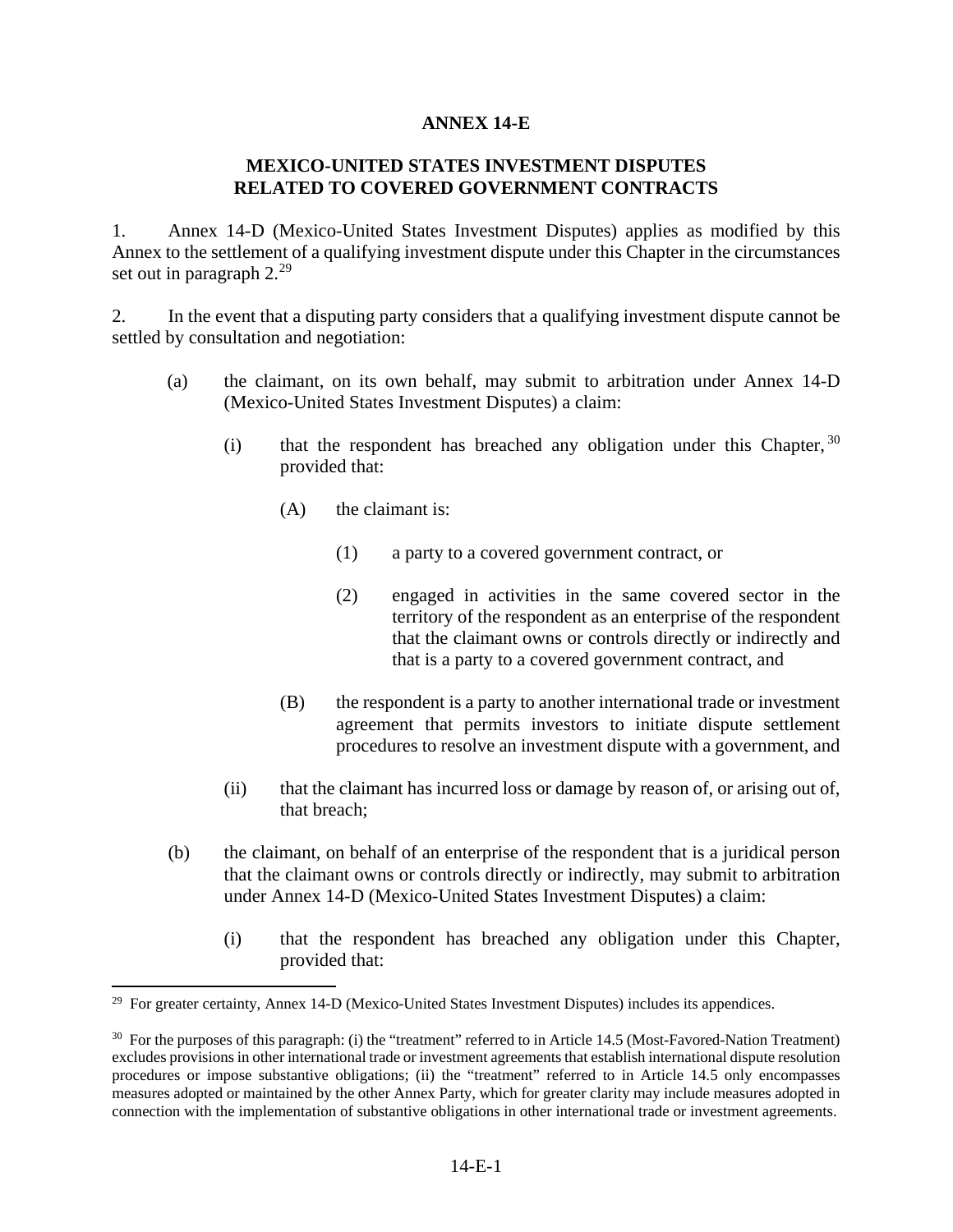- (A) the enterprise is:
	- (1) a party to a covered government contract,
	- (2) engaged in activities in the same covered sector in the territory of the respondent as the claimant and the claimant is a party to a covered government contract, or
	- (3) engaged in activities in the same covered sector in the territory of the respondent as another enterprise of the respondent that the claimant owns or controls directly or indirectly and that is a party to a covered government contract, and
- (B) the respondent is a party to another international trade or investment agreement that permits investors to initiate dispute settlement procedures to resolve an investment dispute with a government, and
- (ii) that the enterprise has incurred loss or damage by reason of, or arising out of, that breach. $31$

3. For the purposes of paragraph 2, if a covered government contract is terminated in a manner inconsistent with an obligation under this Chapter, the claimant or enterprise that was previously a party to the contract shall be deemed to remain a party for the duration of the contract, as if it had not been terminated.

- 4. No claim shall be submitted to arbitration under paragraph 2 if:
	- (a) less than six months have elapsed from the events giving rise to the claim; and
	- (b) more than three years have elapsed from the date on which the claimant first acquired, or should have first acquired, knowledge of the breach alleged under paragraph 2 and knowledge that the claimant (for claims brought under paragraph  $2(a)$ ) or the enterprise (for claims brought under paragraph  $2(b)$ ) has incurred loss or damage.[32](#page-38-1)
- 5. For greater certainty, the Annex Parties may agree to modify or eliminate this Annex.
- 6. For the purposes of this Annex:

 $\overline{\phantom{a}}$ 

<span id="page-38-0"></span><sup>&</sup>lt;sup>31</sup> For greater certainty, in order for a claim to be submitted to arbitration under subparagraph (b), an investor of the Party of the claimant must own or control the enterprise on the date of the alleged breach and the date on which the claim is submitted to arbitration.

<span id="page-38-1"></span> $32$  For greater certainty, Article 14.D.5.1(a)-(c) does not apply to claims under paragraph 2.